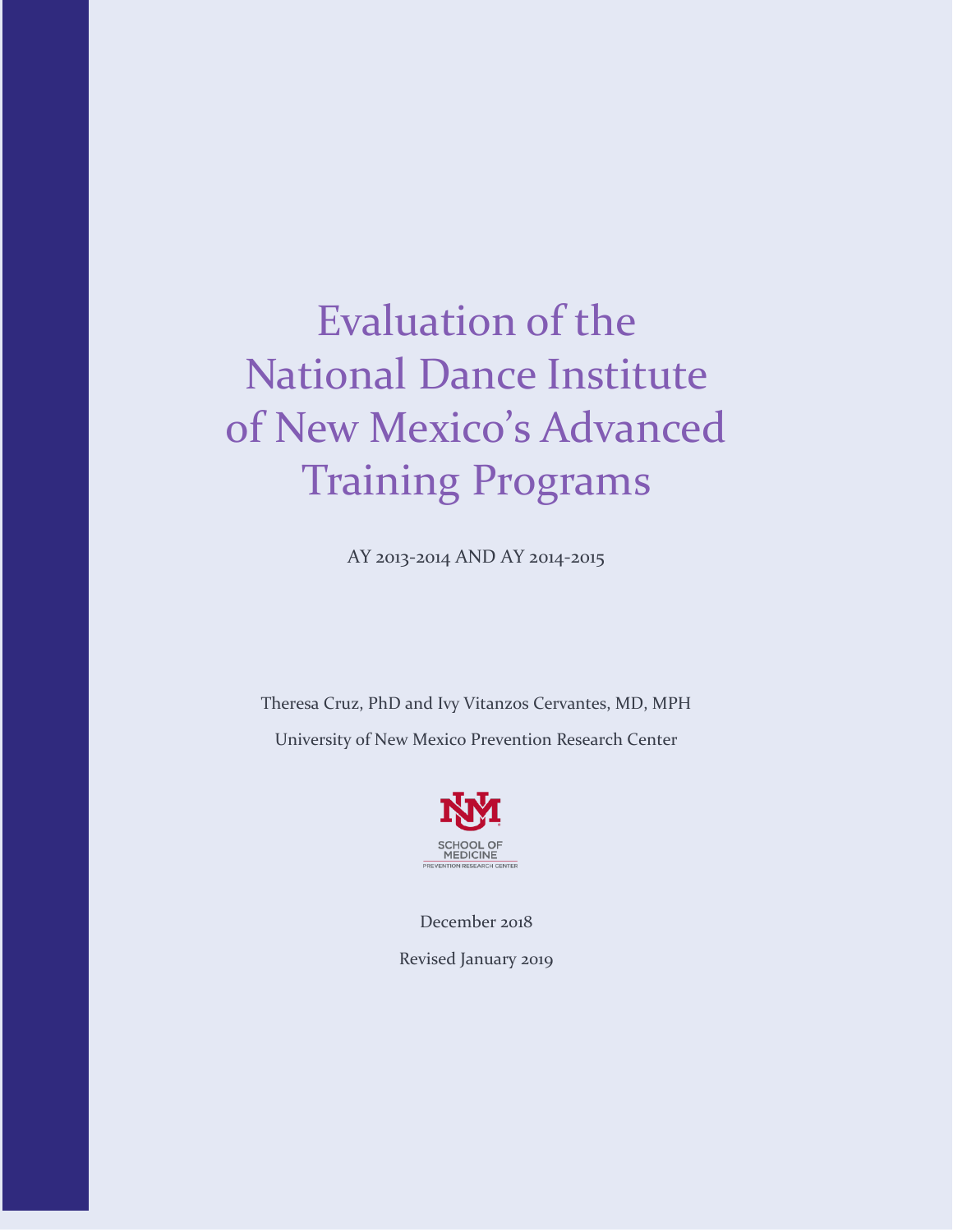# **Table of Contents**

| National Dance Institute New Mexico's Advanced Training Programs 4 |
|--------------------------------------------------------------------|
|                                                                    |
|                                                                    |
|                                                                    |
|                                                                    |
|                                                                    |
|                                                                    |
|                                                                    |
|                                                                    |
|                                                                    |
|                                                                    |
|                                                                    |
|                                                                    |
|                                                                    |
|                                                                    |
|                                                                    |
|                                                                    |
|                                                                    |
|                                                                    |
|                                                                    |
|                                                                    |
|                                                                    |
|                                                                    |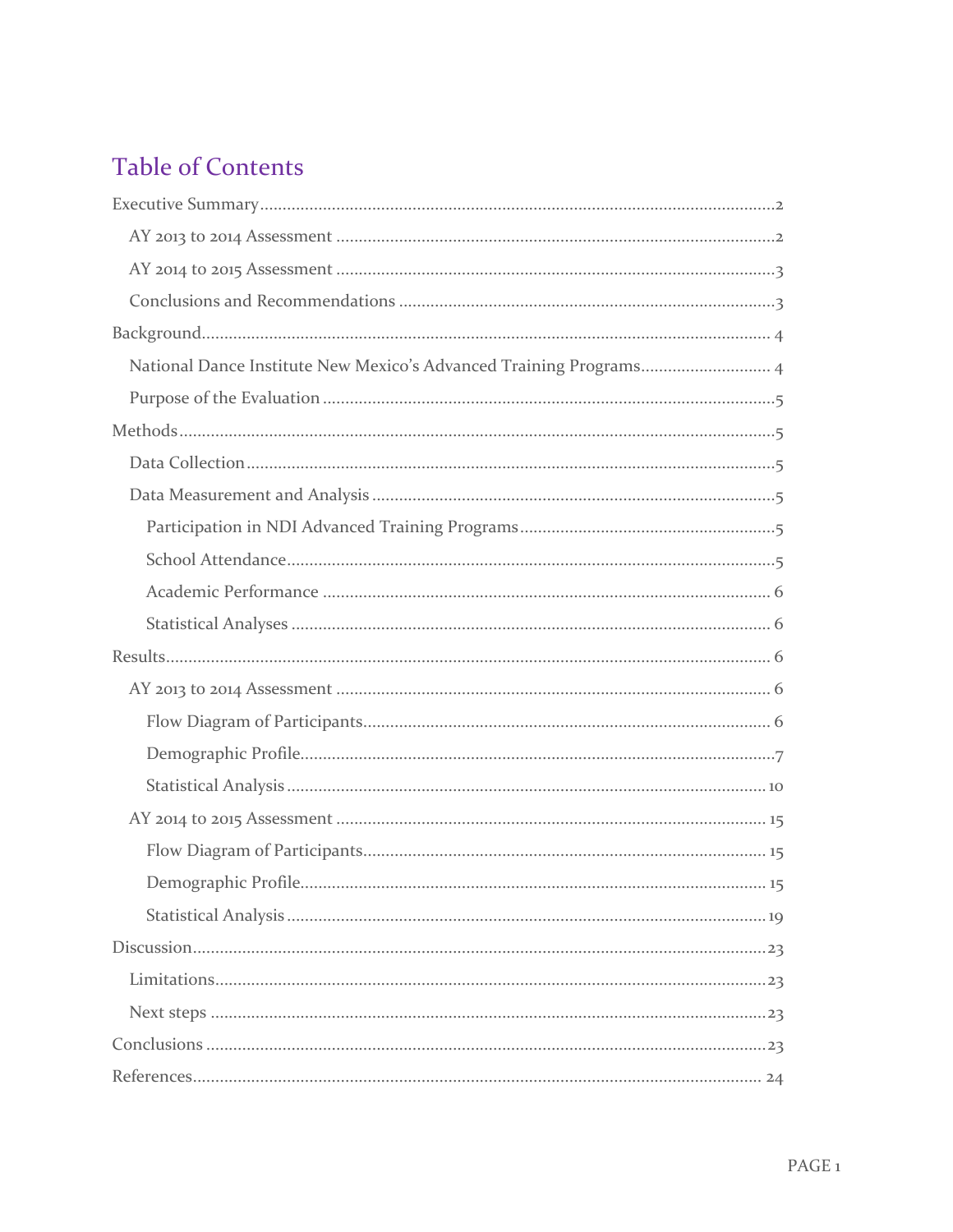# <span id="page-2-0"></span>Executive Summary

More than two decades ago, the National Dance Institute of New Mexico (NDI New Mexico) started implementing its arts and healthy lifestyle programs for underserved children in rural, urban, and Native American communities throughout the state. For NDI New Mexico students who hope to learn beyond what is included in the regular programs, the Advanced Training programs are offered as after-school and weekend classes in four school districts: Albuquerque, Española, Pojoaque, and Santa Fe.



The purpose of this evaluation was to evaluate the relationship between participation in NDI New Mexico's Advanced Training programs and academic outcomes including school attendance and academic performance. The University of New Mexico Prevention Research Center (UNM PRC) analyzed school administrative data and NDI New Mexico Advanced Training program data for AY 2013-2014 and AY 2014-2015. The UNM PRC created demographic profiles of the study participants for each year and investigated associations between NDI New Mexico's Advanced Training program participation and demographic factors, school attendance, and academic performance data. Using a multivariable analysis, the data were adjusted for demographic factors that influence the relationship between program participation and the academic outcomes.

# <span id="page-2-1"></span>AY 2013-2014 ASSESSMENT

For AY 2013-2014, 46,047 students in grades 4 to 9 from Albuquerque, Española, Pojoaque, and Santa Fe public school districts were included in the analyses. Of these, 361 students participated in NDI New Mexico's Advanced Training programs. More females participated than males. Similar to the students who did not participate in NDI New Mexico Advanced Training programs, a majority of NDI New Mexico participating students were on the free or reduced lunch program, and a majority were Hispanic or Caucasian. Approximately 7% of NDI participants received special education services, and nearly 19% were English language learners (ELL).

Key Findings:

- Students who participated in NDI New Mexico Advanced Training programs had higher odds of having 10 or fewer absences during the school year, although not statistically significant.
- Students who participated in NDI New Mexico Advanced Training programs had nearly twice the odds of having a grade point average (GPA) greater than 3.0, and, on average, had a GPA 0.22 points higher than students who did not participate, although these associations were not statistically significant.
- Students who participated in NDI New Mexico Advanced Training programs had 2 times statistically higher odds of scoring in the proficient or advanced range when testing for the New Mexico Standards-Based Assessment (NMSBA) for both math and reading compared with students that did not participate.
- School district, gender, ethnicity, and special education status were factors associated with both participation in NDI New Mexico Advanced Training programs and academic outcomes. After adjusting for these four factors, the students who participated in NDI New Mexico Advanced Training programs had nearly 4 times statistically higher odds of having 10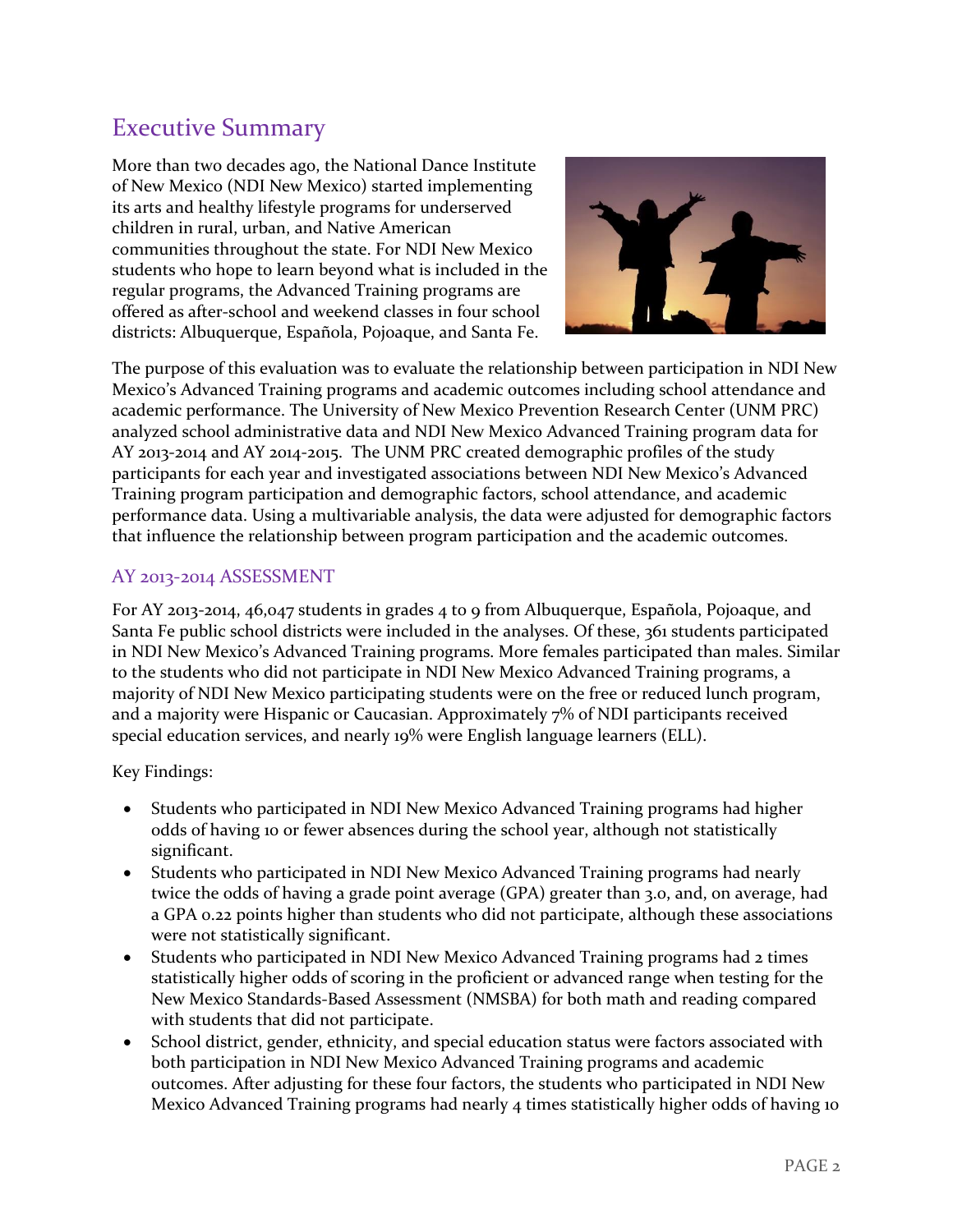or fewer absences during the school year, and had 2 times statistically higher odds of scoring in the proficient or advanced range when testing for NMSBA for both math and reading compared to students who did not participate.

# <span id="page-3-0"></span>AY 2014-2015 ASSESSMENT

For AY 2014-2015, 41,766 students in grades 4 to 9 from Albuquerque, Española, Pojoaque, and Santa Fe public school districts were included in the analyses. Of these, 465 students participated in NDI New Mexico's Advanced Training programs. More females participated in NDI programs than males, a majority of NDI New Mexico participating students were on the free or reduced lunch program, and a majority were Hispanic or Caucasian. Nearly 8% of NDI New Mexico Advanced Training program participants received special education services, and 9% of participating students were ELLs.

Key Findings:

 Students who participated in the NDI New Mexico Advanced Training programs had 3 times statistically higher odds of having less than 10 absences during the school year.



- Students who participated in the NDI New Mexico Advanced Training programs had 2.5 times statistically higher odds of having a GPA greater than 3.0 compared to students who did not participate.
- On average, students who participated in the NDI New Mexico Advanced Training programs had an additional 0.35 points statistically higher GPA compared to students who did not participate.
- School district, gender, ethnicity, and special education status were identified as factors potentially influencing the relationship between NDI New Mexico Advanced Training programs and academic outcomes. After adjusting for these factors, the students who participated in NDI New Mexico Advanced Training programs had nearly 8 times statistically higher odds of having less than 10 absences during the school year and had 2 times statistically higher odds of having a GPA greater than 3.0 compared with students who did not participate in these programs.

Note: Information on NMSBA test scores were not available for the AY 2014-2015 assessment.

# <span id="page-3-1"></span>**CONCLUSION**

Participation in NDI New Mexico Advanced Training programs was significantly associated with fewer absences, higher GPA and higher test scores during at least one of the assessment periods. Participation was also positively associated with being female, and Hispanic or Caucasian, and negatively associated with receiving special education services.

#### RECOMMENDATIONS

The NDI New Mexico Advanced Training programs are successfully reaching Hispanic and non-Hispanic Caucasian students. NDI New Mexico may want to consider conducting surveys, focus groups, or interviews to determine challenges to participation and creative strategies for increasing participation in the Advanced Training programs by Native American, Asian American and African American students, as well as by students receiving special education services.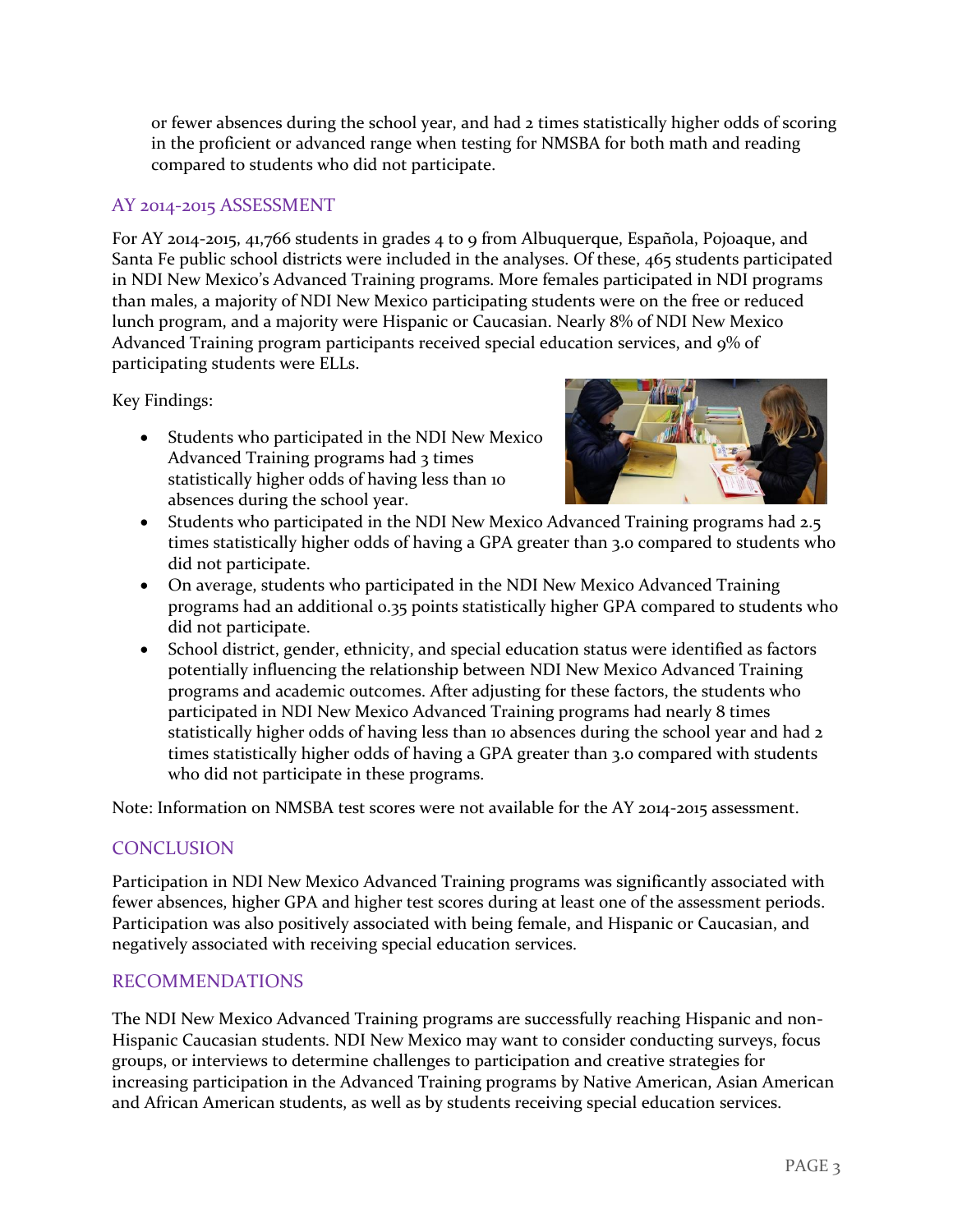# EVALUATION OF THE NATIONAL DANCE INSTITUTE NEW MEXICO'S ADVANCED TRAINING PROGRAMS

# <span id="page-4-0"></span>Background

In New Mexico, 36% of children under the age of 5 were living in poverty in 2016 (NM Voices for Children, 2018). In addition, 15 out of 1,000 children suffered from maltreatment in the same year (US Department of Health and Human Services, et al., 2018). The National Center for Education Statistics estimated that New Mexico's graduation rate is 71% for all public high school students and 67% for economically disadvantaged public school students, both lower than the national average of 84% (McFarland, et al., 2018). The National Center for Education Statistics also reported that Hispanic and African American youth in NM had higher high school dropout rates relative to Caucasian youth. Data from the Albuquerque Public Schools Indian Education Department reported that the four year graduation rate for Albuquerque Public School's cohort 2016 was 47%, 24 percentage points below the statewide average for all students and the lowest rate compared to other groups (Albuquerque Public Schools Indian Education Department, 2017).

Exposure to adverse childhood experiences, such as child abuse and family violence, has been shown to reduce the likelihood of educational achievement and to increase adoption of unhealthy behaviors which can lead to long-term chronic diseases in adulthood (Dube, et al., 2003; Brown, et al., 2015; McLaughlin & Sheridan, 2016). Children who grow up in economically disadvantaged families and underrepresented communities also show a lower success rate in science, technology, engineering, and mathematics disciplines (Doerschuk, et al., 2016).

Youth development programs that allow for youth to engage with peers and to receive adult support and guidance have been associated with positive psychological outcomes and social connections especially for underserved youth (Ullrich-French, McDonough, & Smith, 2013; Roth & Brooks-Gunn, 2015). Out-of-school programs often include exploring creativity, promoting confidence, and increasing self-agency (Roth & Brooks-Gunn, 2015; Montgomery, 2017). Youth development programs focused on arts education often combine "arts instruction and art-making with life skills development", intentionally growing holistic youth ready for adulthood (Montgomery, 2017).

#### <span id="page-4-1"></span>NATIONAL DANCE INSTITUTE OF NEW MEXICO'S ADVANCED TRAINING PROGRAMS

NDI New Mexico started over 25 years ago serving 100 children in one NM school. NDI New Mexico has now grown into an organization that reaches nearly 8,500 children through its inschool, after-school, summer, and advanced training programs all over the state. Outreach programs to underserved children in urban, rural, and Native American communities are offered in Santa Fe, Albuquerque, Northern New Mexico, and in residency.

NDI New Mexico's Advanced Training programs are after-school and weekend programs for NDI participating students who wish to learn beyond what is included in the regular outreach programs. These programs are offered at The Dance Barns in Santa Fe, the Hiland Theater in Albuquerque, and seven other locations in NM. Participating students can learn advanced choreography, tap, jazz, and voice.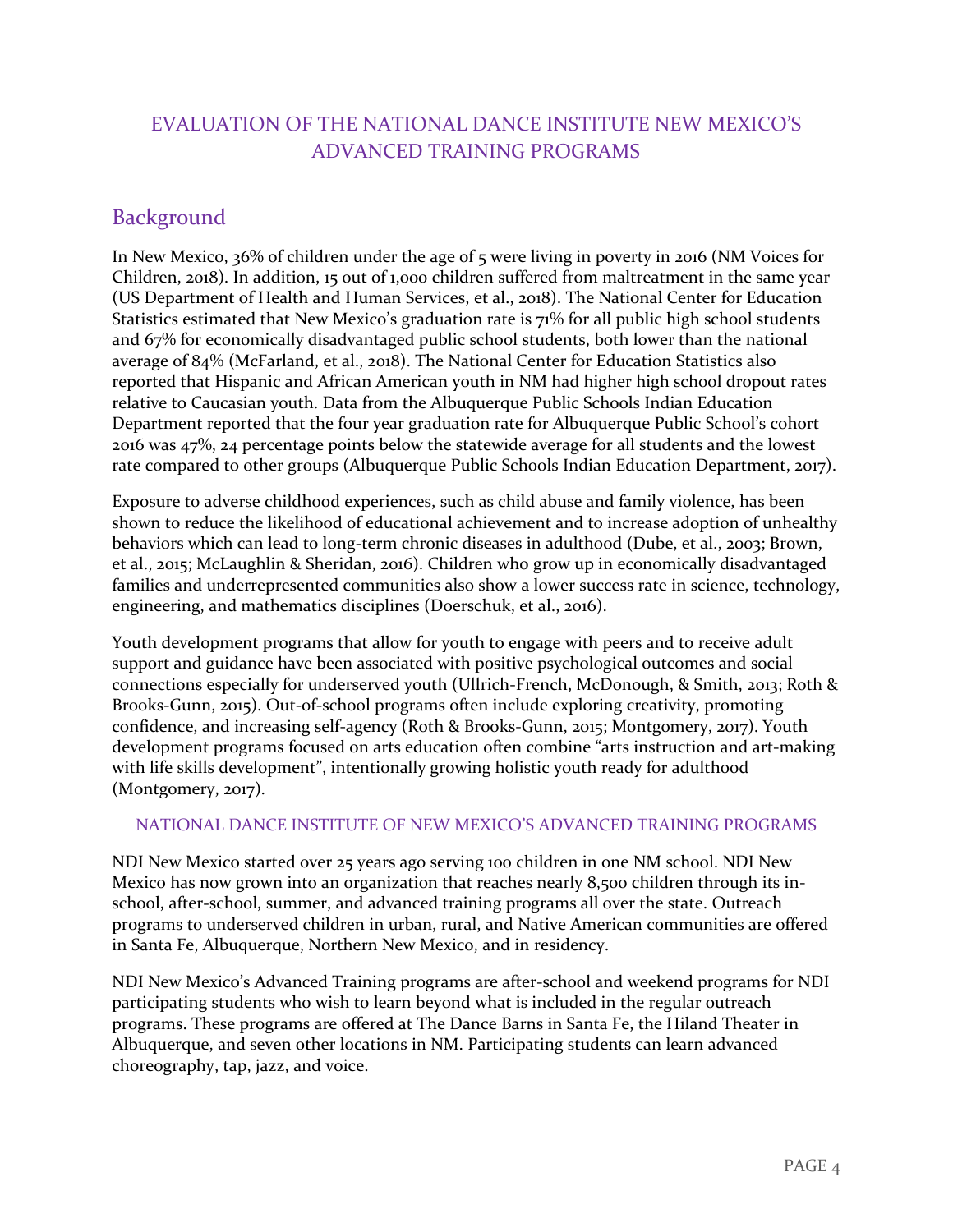Students in grades 4 to 6 join the Super Wonderful Advanced Team (SWAT), designed to provide a well-rounded theater experience and opportunities to learn discipline, enhance teamwork, and gain self-confidence. Students who have excelled in SWAT and are in grades 7 through 9 are invited to join the Celebration Team (CEL). The program includes intermediate jazz and intermediate tap technique and voice.

#### PURPOSE OF THE EVALUATION

<span id="page-5-0"></span>The purpose of this evaluation was to evaluate the relationship between participation in NDI New Mexico's Advanced Training programs and academic outcomes including school attendance and academic performance.

# <span id="page-5-1"></span>Methods

#### DATA COLLECTION

<span id="page-5-2"></span>NDI New Mexico provided the UNM Prevention Research Center with school administrative data obtained from the NM Public Education Department (NM PED). NDI New Mexico also provided data it collected from its Advanced Training program participants. The secondary data from NDI New Mexico were for the 2013-2014 and 2014-2015 academic years. The separate datasets were initially linked using a Student ID number that was deleted upon completion of the linkage.

The independent variable measured was participation in an NDI New Mexico Advanced Training Program. Student level outcome measures included days absent from school, grade point average (GPA), and NMSBA test scores in math and reading. Demographic data such as academic year, school district, gender, grade level, race/ethnicity, special education services provided, English language learner (ELL) status, and participation in the free-and-reduced lunch program were also examined.

NDI New Mexico Advanced Training programs were only available in the Albuquerque, Española, Pojoaque, and Santa Fe school districts, and were only for students in grades 4 to 9. Therefore, only data from those school districts and grade levels were included for data analysis. Observations that did not contain complete information on student ID number, school district, and grade level were excluded from analysis.

#### DATA MEASUREMENT AND ANALYSIS

# <span id="page-5-4"></span><span id="page-5-3"></span>Participation in NDI Advanced Training Programs

Participation in NDI New Mexico Advanced Training was determined by presence in the NDI New Mexico program participation data set for each academic year. All students in grades 4-9 in the Albuquerque, Española, Pojoaque, and Santa Fe public school districts that were not in the NDI New Mexico data set were categorized as having not participated in NDI New Mexico Advanced Training programs.

#### <span id="page-5-5"></span>School Attendance

Absenteeism (number of days absent) was calculated using school administrative data by subtracting the number of days present from the number of days enrolled for each year. With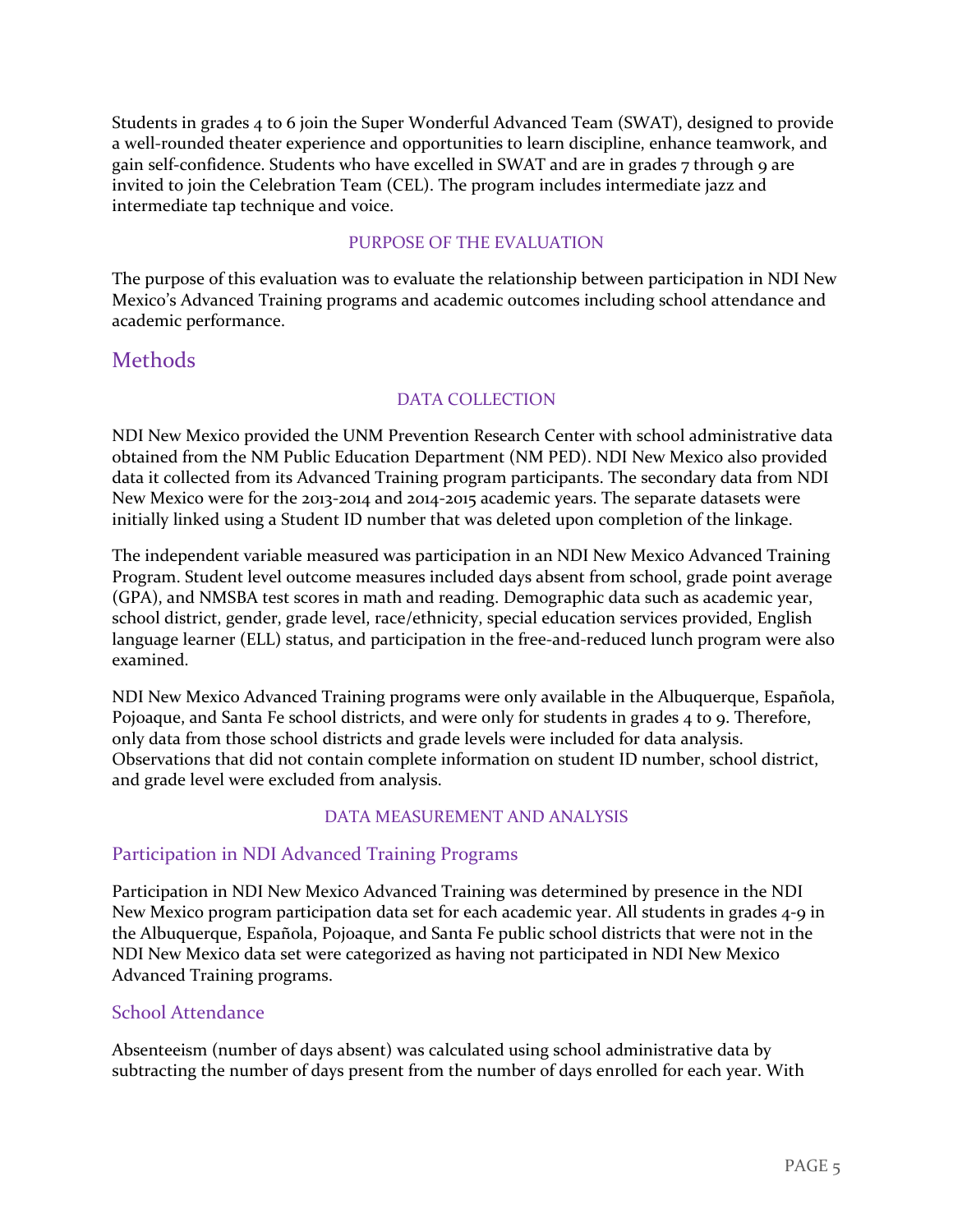habitual truancy being defined as having accumulated more than 10 unexcused absences within a school year, a binary variable was created with 0-10 absences as the cut-point.

# <span id="page-6-0"></span>Academic Performance

Each student's annual GPA was obtained from school administrative data by averaging grades across classes for each academic year. When analyzing grades, 25,469 students (55%) had available information on course grades. We calculated annual GPA and assessed it as both a dichotomous categorical variable and a continuous variable. The dichotomized variable was categorized as having a GPA of  $\leq$  3.0, and having a GPA of  $>$  3.0.

Individual academic performance was also assessed for AY 2013-2014 students using the results from NMSBA Math and Reading tests. Students were grouped into Below Proficient and Proficient/Advanced Proficient levels. Test score data were not available for the analysis of the AY 2014-2015 students.

# <span id="page-6-1"></span>Statistical Analyses

Demographic information for each school year were described using frequency tables and illustrated with pie or bar graphs. Relationships between NDI New Mexico Advanced Training program participation and demographic factors (e.g. gender, ethnicity, etc.) were assessed using logistic regression. Odds ratios, 95% confidence intervals, and p-values were reported. Significance level was set at  $p<0.05$ .

Logistic regression was also used to analyze the association between NDI New Mexico Advanced Training program participation and absenteeism, GPA, and NMSBA Test Scores. Odds ratios, 95% confidence intervals, and p-values were reported. Simple linear regression was calculated for the continuous GPA variable. Significance levels were at p<0.05.

Certain demographic characteristics may impact the association between NDI program participation and the academic outcomes. As such, mixing of the effects of one factor with another may occur and can produce misleading results. Hence, demographic factors, such as ethnicity and participation in the free-and-reduced lunch program, were assessed for their relationships with absenteeism, GPA, and NMSBA Test Scores by using simple logistic regression. Multivariable regression modeling was then conducted to adjust for the effects of factors that had the potential to confound the relationships between program participation and academic outcomes. Odds ratios, 95% confidence intervals, and p-values were reported, with significance level set at p<0.05.

# <span id="page-6-3"></span><span id="page-6-2"></span>Results

# AY 2013-2014 ASSESSMENT

# <span id="page-6-4"></span>Flow Diagram of Participants

Figure 1 shows the flow diagram of student participants. Inclusion in the analysis required complete information on the student ID number, school district and grade level. Students who were not in grades 4 to 9 were excluded from the analysis. To limit the risk of confounding, students who did not go to a school district where NDI New Mexico programs were available were also excluded from the analysis.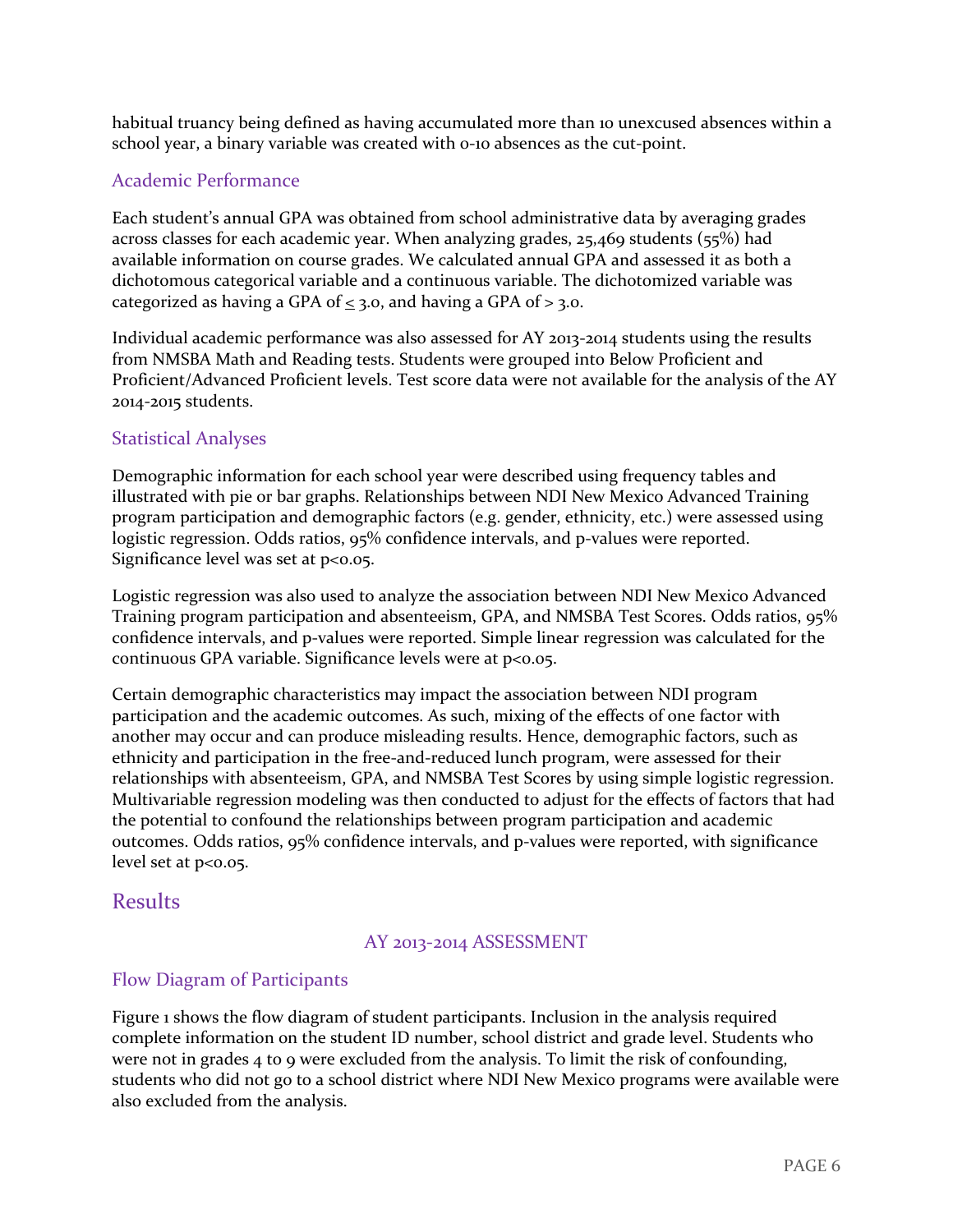

# <span id="page-7-0"></span>Demographic Profile

For AY 2013-2014, data were available for 46,047 students in grades 4 to 9 in the four public school districts where NDI New Mexico Advanced Training programs were available: Albuquerque, Española, Pojoaque, and Santa Fe. Approximately 0.01% (N=361) of those students were enrolled in the NDI New Mexico Advanced Training programs (Figure 2).



*Figure 2.* Participation in NDI Advanced Training programs in the Albuquerque, Española, Pojoaque, and Santa Fe School Districts, AY 2013-2014 (N= 46,047 students).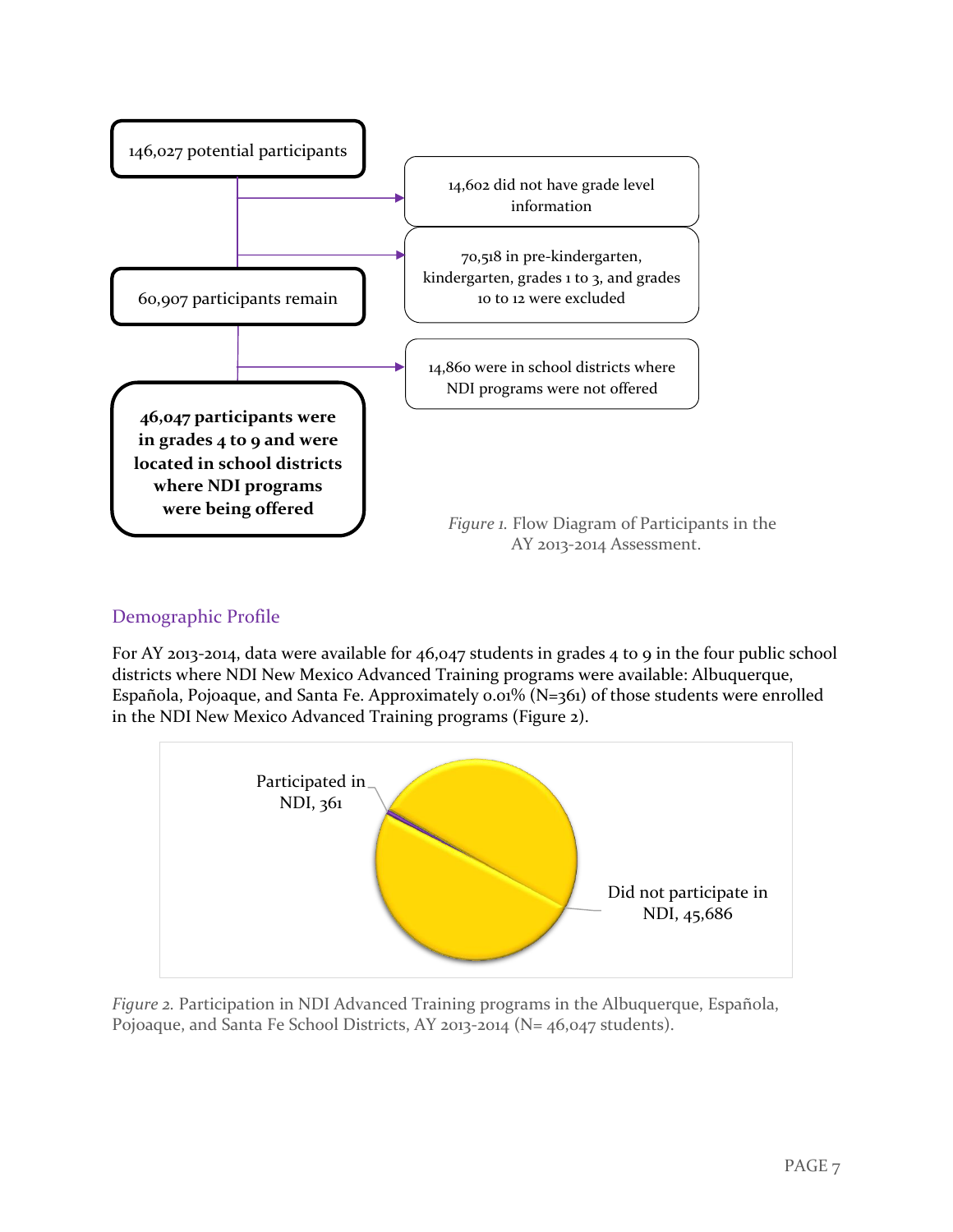Among the  $46,047$  students in the data set,  $51\%$  were female. Among the females,  $1.1\%$  (N=248) participated in the NDI New Mexico Advanced Training programs. Among the 21,249 male students, fewer than 0.5% (N=113) participated in NDI (Figure 3).



*Figure 3.* Participation in NDI Advanced Training Programs by gender in the Albuquerque, Española, Pojoaque, and Santa Fe Public School Districts, AY 2013-2014  $(N = 46,047$  students).

Among students who did not participate in NDI New Mexico Advanced Training programs, 70% were Hispanic; 19% were Caucasian; nearly 7% had either Asian, Pacific Islander, African American, or Multiracial ethnicities, and less than 5% were American Indian/Alaskan Native (Figure 4). Among the students who participated in NDI programs, three-quarters (76%) were Hispanic; 14% were Caucasian; 4% were Asian, Pacific Islander, African American, or Multiracial; and 4% were American Indian/Alaskan Native.



*Figure 4.* Participation in NDI Advanced Training Programs by race/ethnicity in the Albuquerque, Española, Pojoaque, and Santa Fe Public School Districts, AY 2013-2014 (n = 46,047 students).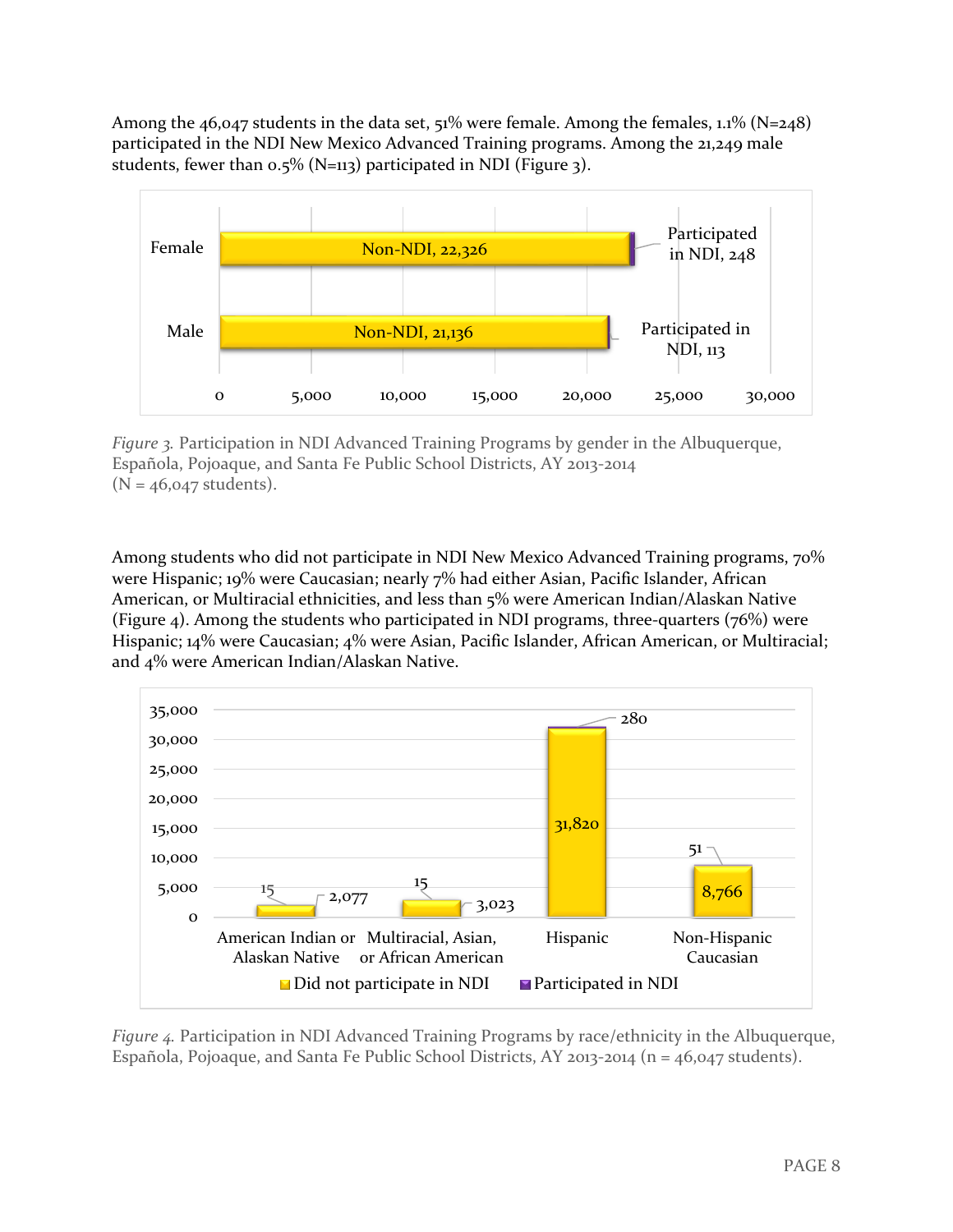Among students who did not participate in NDI New Mexico Advanced Training programs, nearly 69% participated in the free lunch program, 6% participated in the reduced lunch program, and 25% did not participate in a lunch program (Figure 5). This can be compared to students who participated in the NDI New Mexico Advanced Training programs, where 66% were participating in the free lunch program, 5% were participating in the reduced lunch program, and nearly 29% did not participate in a school lunch program.



*Figure 5.* Participation in NDI Advanced Training programs by food program participation in the Albuquerque, Española, Pojoaque, and Santa Fe Public School Districts, AY 2013-2014 (n = 46,047 students).

Among non-participating students, approximately 17% were receiving special education services. Among NDI New Mexico Advanced Training program participants, approximately 7% were receiving special education services (Figure 6).



*Figure 6.* Participation in NDI Advanced Training Programs by special education status in the Albuquerque, Española, Pojoaque, and Santa Fe Public School Districts, AY 2013-2014  $(n = 46,047$  students).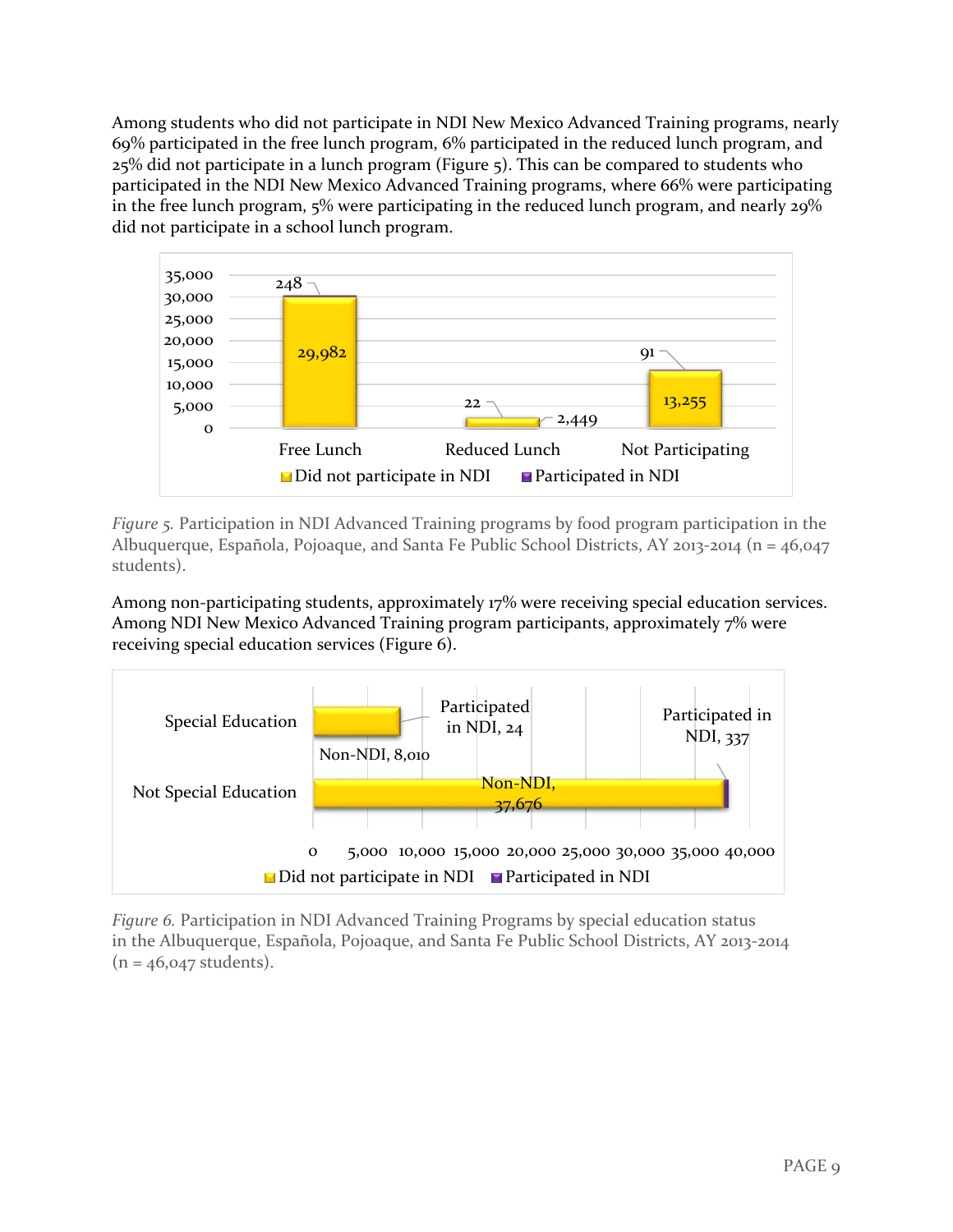Among the students who did not participate in NDI New Mexico Advanced Training programs, approximately 17% were English language learners (Figure 7); nearly 19% of NDI New Mexico Advanced Training programs participants were English language learners.



*Figure 7.* Participation in NDI Advanced Training Programs by English Language Learner Status in the Albuquerque, Española, Pojoaque, and Santa Fe School Districts, AY 2013 to 2014 (n =  $46,047$ ) Grades 4-9 students).

Most students did not repeat a grade from the year before, regardless of participation in NDI New Mexico Advanced Training programs (see Figure 8).



*Figure 8.* Participation in NDI Advanced Training Programs by having been retained a year in the Albuquerque, Española, Pojoaque, and Santa Fe Public School Districts, AY 2013-2014 (n = 46,047 students).

# <span id="page-10-0"></span>Statistical Analysis

For AY 2013-2014, students in the Española, Pojoaque, and Santa Fe Public School Districts had significantly higher odds of participating in NDI New Mexico Advanced Training programs compared to students in the Albuquerque Public Schools (Table 1). Specifically, Pojoaque students had 4 times higher odds (95% CI 2.21-7.24, p=0.000); Española students had 10 times higher odds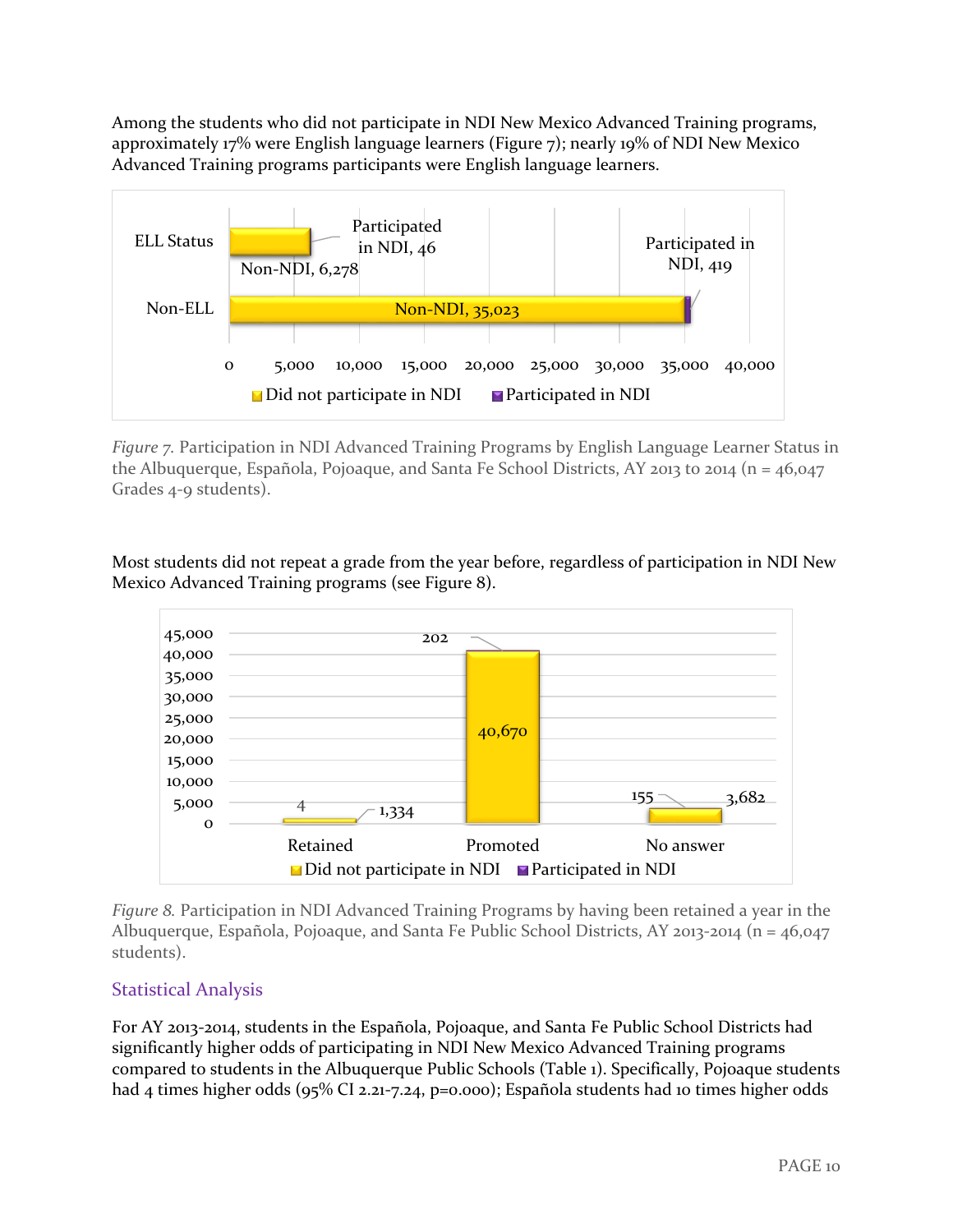# (95% CI 7.68-14.06, p=0.000), and Santa Fe students had 13 times higher odds (95% CI 10.30-16.46, p=0.000) of participating in NDI New Mexico Advanced Training programs compared to Albuquerque Public School students.

*Table 1*. Frequency and bivariate analysis of demographic factors of 46,047 students, grades 4-9, in the Albuquerque, Española, Pojoaque, and Santa Fe Public School Districts, AY 2013-2014.

| <b>Variables</b>                                             | Did not participate<br>in NDI AT programs | Participated in<br><b>NDI AT programs</b> | <b>Total</b> | <b>Odds Ratios</b><br>$(95\%$ CIs, p-value) |
|--------------------------------------------------------------|-------------------------------------------|-------------------------------------------|--------------|---------------------------------------------|
| <b>School District</b>                                       |                                           |                                           |              |                                             |
| Albuquerque                                                  | 40,021 (87.60%)                           | 142 (39.34%)                              | 40,163       | 1.00                                        |
| Española                                                     | $1,681$ (3.68%)                           | 62 (17.17%)                               | 1,743        | $10.39$ (7.68-14.06)**                      |
| Pojoaque                                                     | 845 (1.85%)                               | $12(3.32\%)$                              | 857          | $4.00 (2.21 - 7.24)$ **                     |
| Santa Fe                                                     | $3,139$ (6.87%)                           | 145(40.17%)                               | 3,284        | 13.02 (10.30-16.46)**                       |
| Gender                                                       |                                           |                                           |              |                                             |
| Female                                                       | 22,326 (48.87%)                           | 248 (68.70%)                              | 22,574       | 2.30 $(1.84 - 2.87)$ **                     |
| Male                                                         | 23,360 (51.13%)                           | $113(31.30\%)$                            | 23,473       | 1.00                                        |
| Ethnicity                                                    |                                           |                                           |              |                                             |
| Caucasian                                                    | 8,766 (19.19%)                            | 51(14.13%)                                | 8,817        | 1.00                                        |
| Hispanic                                                     | 31,820 (69.65%)                           | 280 (77.56%)                              | 32,100       | $1.51 (1.12 - 2.04)^*$                      |
| American Indian,<br>Alaskan Native                           | 2,077(4.55%)                              | $15(4.16\%)$                              | 2,092        | $1.24(0.70-2.21)$                           |
| Multiracial, Asian,<br>Pacific Islander,<br>African American | 3,023(6.62%)                              | $15(4.16\%)$                              | 3,038        | $0.85(0.48-1.52)$                           |
| School lunch status                                          |                                           |                                           |              |                                             |
| Free lunch                                                   | 29,982 (65.63%)                           | 248 (68.70%)                              | 30,230       | $1.20(0.95-1.53)$                           |
| Reduced price                                                | 2,449 (5.36%)                             | 22 (6.09%)                                | 2,471        | $1.31(0.82 - 2.09)$                         |
| Not participating                                            | $13,255$ (29.01%)                         | 91(25.21%)                                | 13,346       | 1.00                                        |
| Special education                                            |                                           |                                           |              |                                             |
| Yes                                                          | 8,010 (17.53%)                            | $24(6.65\%)$                              | 8,034        | 1.00                                        |
| No                                                           | 38,013 (82.55%)                           | 337 (93.35%)                              | 38,013       | $2.99(1.97-4.52)$ **                        |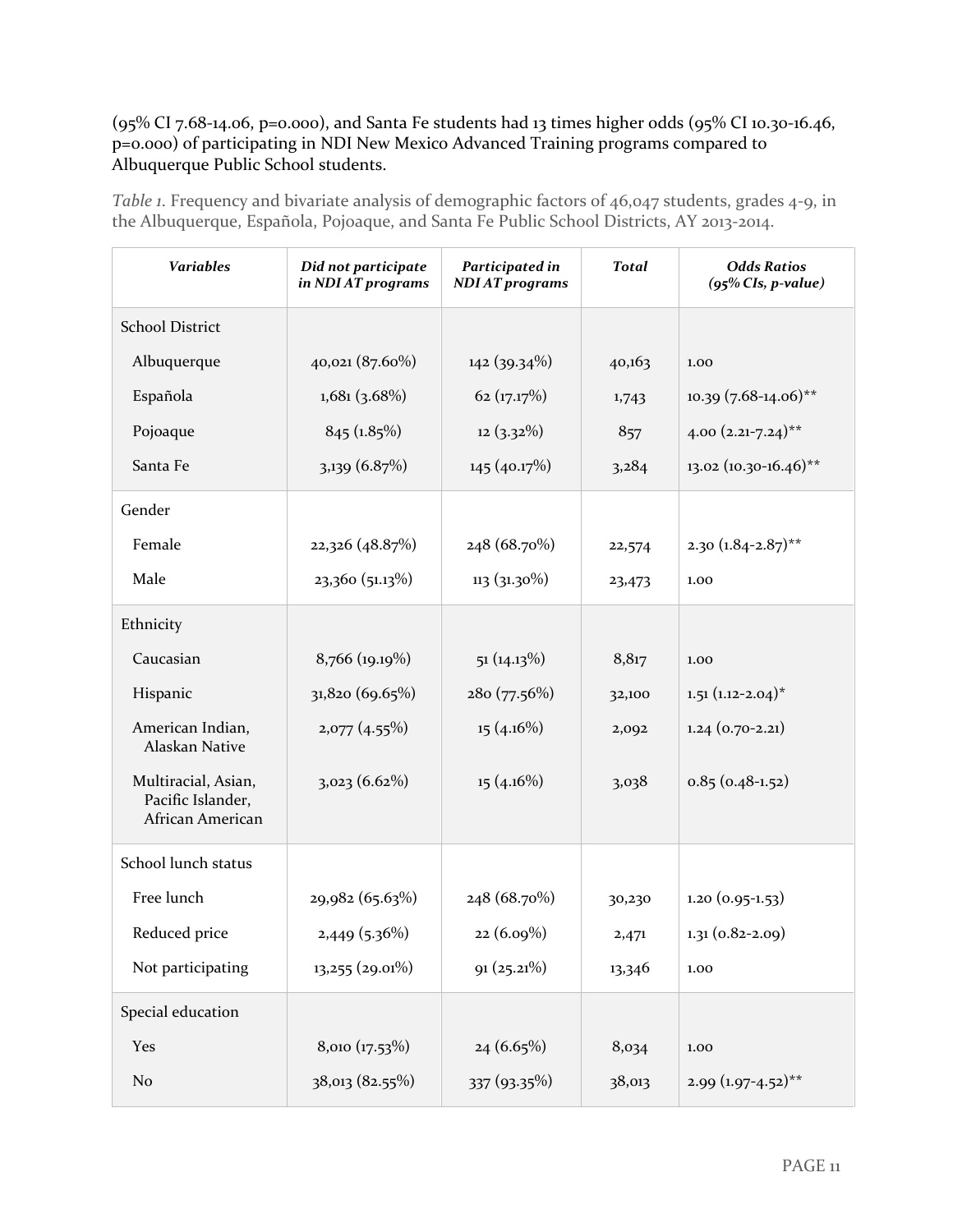| <b>ELL</b> status    |                 |                |        |                    |
|----------------------|-----------------|----------------|--------|--------------------|
| Yes                  | 7,890 (17.27%)  | 68 $(18.84\%)$ | 7,958  | 1.00               |
| N <sub>o</sub>       | 37,796 (82.73%) | 293(81.16%)    | 38,089 | $0.90(0.69-1.17)$  |
| Retained year before |                 |                |        |                    |
| Yes                  | $1,334$ (3.18%) | $4(1.94\%)$    | 1,338  | 1.00               |
| No                   | 40,670 (96.82%) | 202(98.06%)    | 40,872 | $1.66$ (0.61-4.46) |
| Missing data         | 3,682           | 155            |        |                    |

\* significance level is  $p \le 0.05$  and  $p > 0.005$ , \*\* significance level  $p \le 0.005$ 

Female students have two times higher odds (95% CI 1.84-2.87, p=0.000) of participating in an NDI New Mexico Advanced Training program compared to male students. Hispanic students have higher odds of participating in an NDI New Mexico Advanced Training program than students of other ethnicities. Specifically, Hispanic students have 1.51 times higher odds (95% CI 1.12-2.04, p=0.007) of being an NDI New Mexico Advanced Training program participant compared to Caucasian, American Indian or Alaskan Native, African American, Asian, Pacific Islander, and Multiracial students.

Students who do not receive special education services have 3 times higher odds (95% CI 1.97- 4.52, p=0.000) of participating in NDI New Mexico Advanced Training programs compared with students who receive special education services. No significant difference was found among the school lunch categories, ELL status, or grade retention in relation to odds of NDI New Mexico Advanced Training program participation.

The demographic characteristics that were statistically associated with NDI program participation were then assessed for associations with absenteeism, GPA, and NMSBA Test Scores. School district, ethnicity, and having received special education services were statistically associated with all academic outcomes, while gender was only statistically associated with attendance and GPA. The multivariable data analysis performed for each outcome adjusted for these confounders.

**Attendance**: During AY 2013-2014, 96% (346) of the 361 NDI New Mexico Advanced Training program participating students and 95% (43,465) of the 45,686 non-NDI students had 0 to 10 absences. When assessed for an association with school attendance, there was no significant difference between students who participated in NDI New Mexico Advanced Training programs and students who did not participate (Table 2).

Upon adjusting for four confounders (e.g. school district, gender, ethnicity, and having received special education services), students with NDI program participation were found to have nearly 4 times statistically higher odds (95% CI 2.24-6.46, p=0.000) of having 0 to 10 absences (low absenteeism) compared to students who did not participate.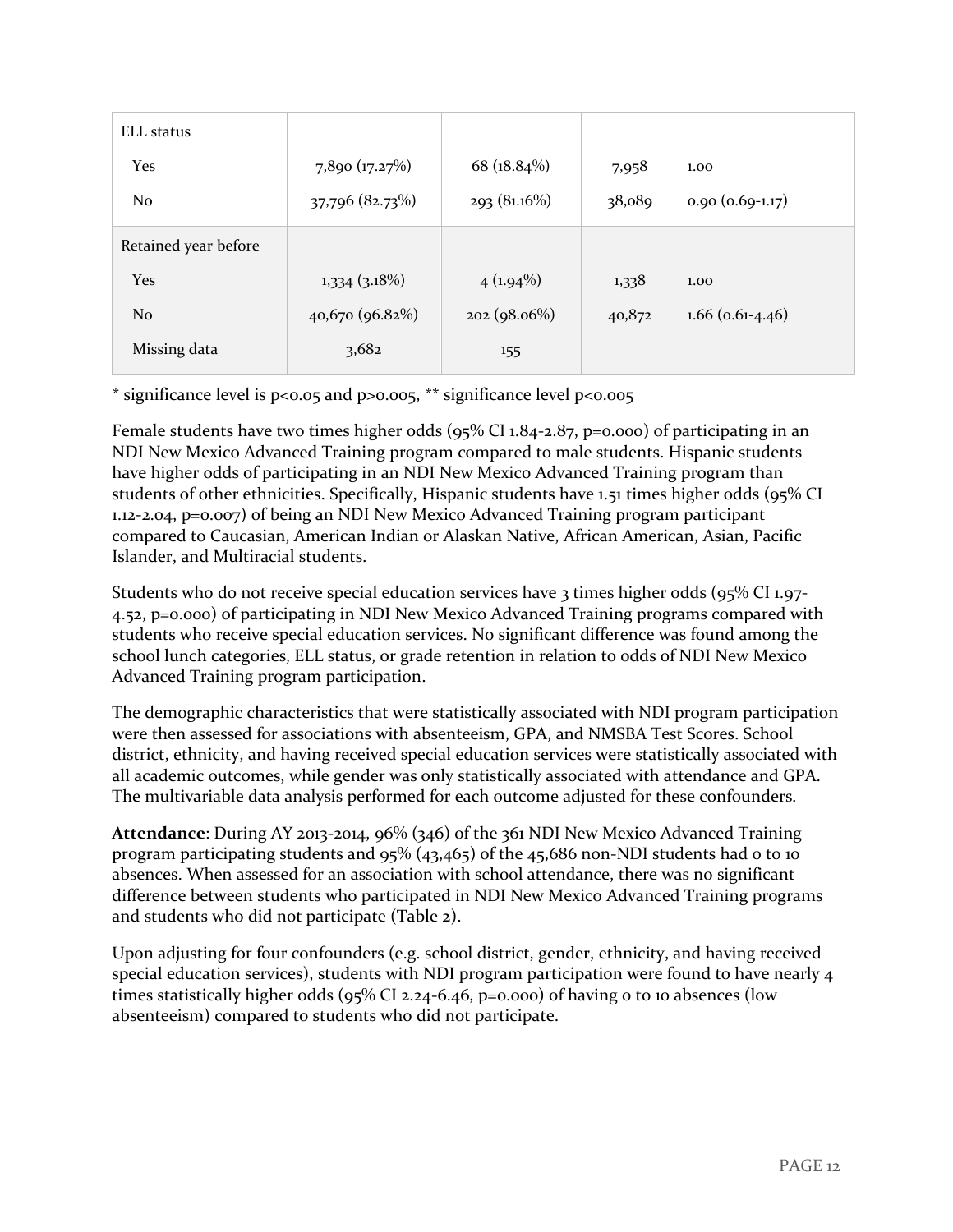*Table 2*. Assessing the relationship between NDI participation and attendance records, grades, and NMSBA test scores among students, grades 4 – 9, in the Albuquerque, Española, Pojoaque, and Santa Fe Public School Districts, AY 2013-2014.

| <b>Participated in NDI</b><br>advanced training<br>program | <b>Greater than 10</b><br>days absent                         | o to 10 days absent                                          | <b>Total</b><br>$(n=46, 047)$  | <b>Odds Ratio</b><br>$(95\%$ CIs, p-value)  |
|------------------------------------------------------------|---------------------------------------------------------------|--------------------------------------------------------------|--------------------------------|---------------------------------------------|
| Yes                                                        | $15(1\%)$                                                     | 346 (1%)                                                     | 361                            | $1.18$ (0.70-1.98)                          |
| N <sub>0</sub>                                             | 2,221(99%)                                                    | 43,465(99%)                                                  | 45,686                         | 1.00                                        |
|                                                            | $GPA \leq 3.0$                                                | GPA > 3.0                                                    | <b>Total</b><br>$(n = 25,469)$ | <b>Odds Ratio</b><br>$(95\%$ CIs, p-value)  |
| <b>Yes</b>                                                 | $16(0.1\%)$                                                   | $25(0.2\%)$                                                  | 4 <sup>1</sup>                 | $1.73(0.92-3.24)$                           |
| N <sub>o</sub>                                             | 13,348 (99.9%)                                                | 12,080 (99.8%)                                               | 25,428                         | 1.00                                        |
|                                                            | <b>Below proficient</b><br><b>NMSBA Math test</b><br>score    | Proficient or<br>advanced NMSBA<br><b>Math test score</b>    | <b>Total</b><br>$(n = 37,992)$ | <b>Odds Ratios</b><br>$(95\%$ CIs, p-value) |
| <b>Yes</b>                                                 | 149(43%)                                                      | 196(57%)                                                     | 345                            | $2.05(1.66-2.54)$ **                        |
| N <sub>o</sub>                                             | 22,951(61%)                                                   | 14,696 (39%)                                                 | 37,647                         | 1.00                                        |
|                                                            | <b>Below proficient</b><br><b>NMSBA Reading</b><br>test score | Proficient or<br>advanced NMSBA<br><b>Reading test score</b> | <b>Total</b><br>$(n = 37,962)$ | <b>Odds Ratios</b><br>$(95\%$ CIs, p-value) |
| Yes                                                        | 116(34%)                                                      | 229 (66%)                                                    | 345                            | $2.05(1.64-2.56)$ <sup>**</sup>             |
| N <sub>o</sub>                                             | 19,160(51%)                                                   | 18,457(49%)                                                  | 37,617                         | 1.00                                        |

\* significance level is  $p \le 0.05$ , \*\* significance level  $p \le 0.005$ 

**Grade Point Average**: NDI New Mexico Advanced Training program participants in AY 2013-2014 had nearly twice  $(1.73, 95\% \text{ CI } 0.92-3.24, p=0.088)$  the odds of having a GPA greater than 3.0 compared to students who did not participate in NDI New Mexico Advanced Training programs. However, the association was not statistically significant. When examining GPA as a continuous variable using simple linear regression, students who participated in NDI New Mexico Advanced Training programs had, on average, an additional 0.22 points higher GPA than students who did not participate in NDI New Mexico Advanced Training programs. This association was also not statistically significant at p=0.065 (Table 2).

After adjusting for all four confounders, students who participated in the NDI New Mexico Advanced Training program had 1.5 times higher odds (95% CI 0.80-2.89, p=0.200) of having a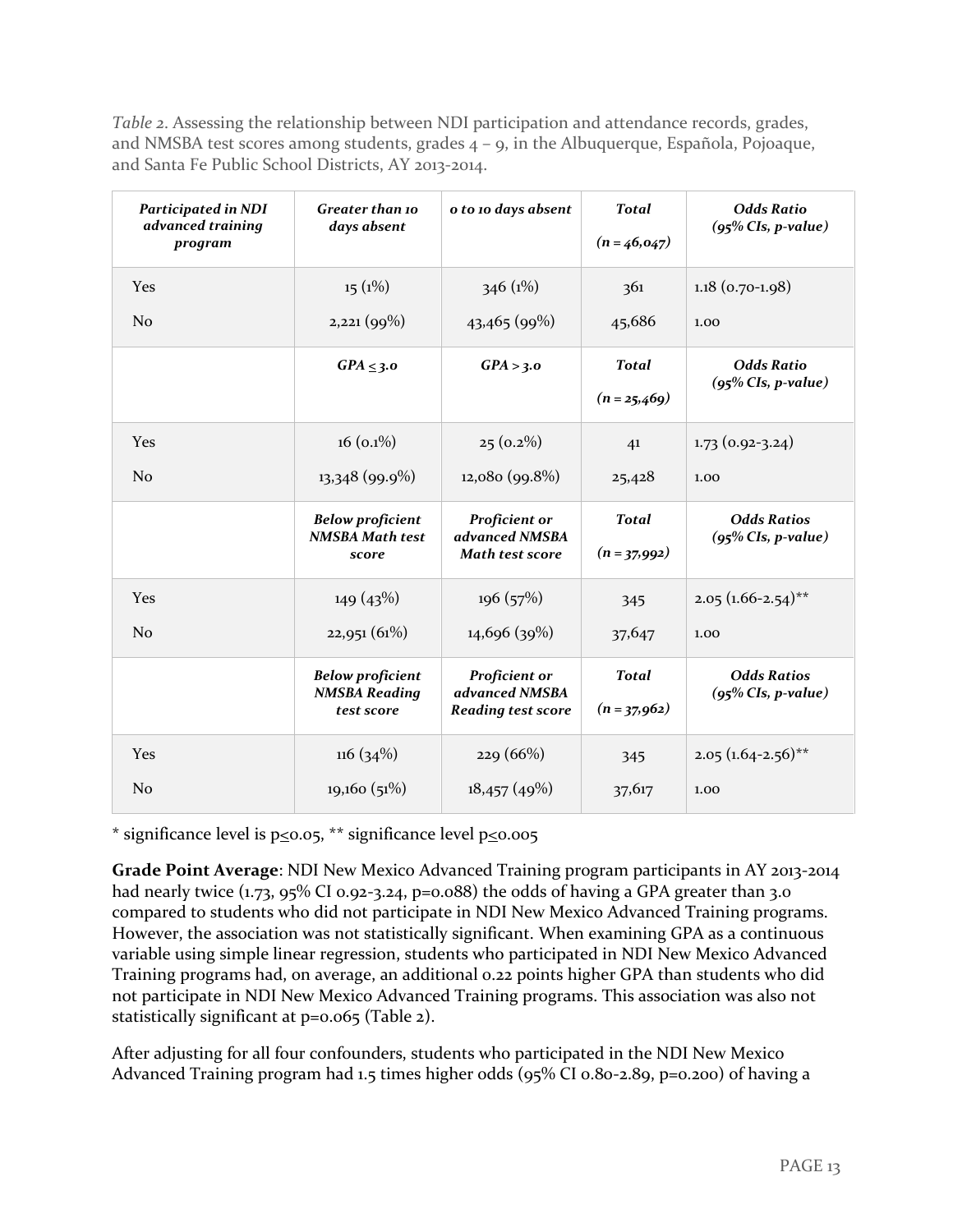GPA greater than 3.0 compared to students who did not participate. However, this association was still not statistically significant (Table 3).

**Test Scores:** NMSBA Math test scores were available for approximately 83% (n = 37,992) of students and NMSBA Reading test scores were available for  $82\%$  (n = 37,962) of students. Students participating in NDI New Mexico Advanced Training programs had significantly higher odds of having proficient or advanced NMSBA math test scores (95% CI 1.66-2.54, p=0.000) and NMSBA reading test scores (95% CI 1.64-2.56, p=0.000) compared to non-NDI students.

Upon controlling for confounders, students who participated in NDI New Mexico Advanced Training programs were still shown to have 2 times statistically higher odds of scoring in the proficient or advanced range for both the NMSBA math test (95% CI 1.86-2.93, p=0.000) and the reading test (95% CI 1.59-2.56, p=0.000) in comparison with the students who did not participate (Table 3).

*Table 3*. Multivariable analysis of the relationship between NDI participation and attendance records, grades, and NMSBA test scores among students, grades 4 – 9, in the Albuquerque, Española, Pojoaque, and Santa Fe Public School Districts, AY 2013-2014.

| Participated in NDI advanced<br>training program | <b>Unadjusted Odds Ratio</b><br>$(95\%$ CIs, p-value)                    | <b>Adjusted Odds Ratio***</b><br>$(95\%$ CIs, p-value)                   |  |
|--------------------------------------------------|--------------------------------------------------------------------------|--------------------------------------------------------------------------|--|
|                                                  | o 10 days absent $(n = 46, 047)$                                         | o to 10 days absent $(n = 46, 047)$                                      |  |
| Yes                                              | $1.18$ (0.70-1.98)                                                       | $3.80(2.24-6.46)$ **                                                     |  |
| N <sub>0</sub>                                   | 1.00                                                                     | 1.00                                                                     |  |
|                                                  | GPA > 3.0 (n = 25,469)                                                   | GPA > 3.0 ( $n = 25,469$ )                                               |  |
| Yes                                              | $1.73(0.92-3.24)$                                                        | $1.52(0.80-2.89)$                                                        |  |
| N <sub>0</sub>                                   | 1.00                                                                     | 1.00                                                                     |  |
|                                                  | <b>Proficient or advanced NMSBA</b><br>Math test score $(n = 37,992)$    | <b>Proficient or advanced NMSBA</b><br>Math test score $(n = 37,992)$    |  |
| Yes                                              | $2.05(1.66-2.54)$ **                                                     | $2.34$ (1.86-2.93) <sup>**</sup>                                         |  |
| No                                               | 1.00                                                                     | 1.00                                                                     |  |
|                                                  | <b>Proficient or advanced NMSBA</b><br>Reading test score $(n = 37,962)$ | <b>Proficient or advanced NMSBA</b><br>Reading test score $(n = 37,962)$ |  |
| Yes                                              | $2.05(1.64-2.56)$ <sup>**</sup>                                          | $2.01 (1.59 - 2.56)$ <sup>**</sup>                                       |  |
| N <sub>0</sub>                                   | 1.00                                                                     | 1.00                                                                     |  |

\* significance level is  $p \le 0.05$ , \*\* significance level  $p \le 0.005$ 

\*\*\* Odds ratio estimates were adjusted for school district, gender, ethnicity, and having received special education services.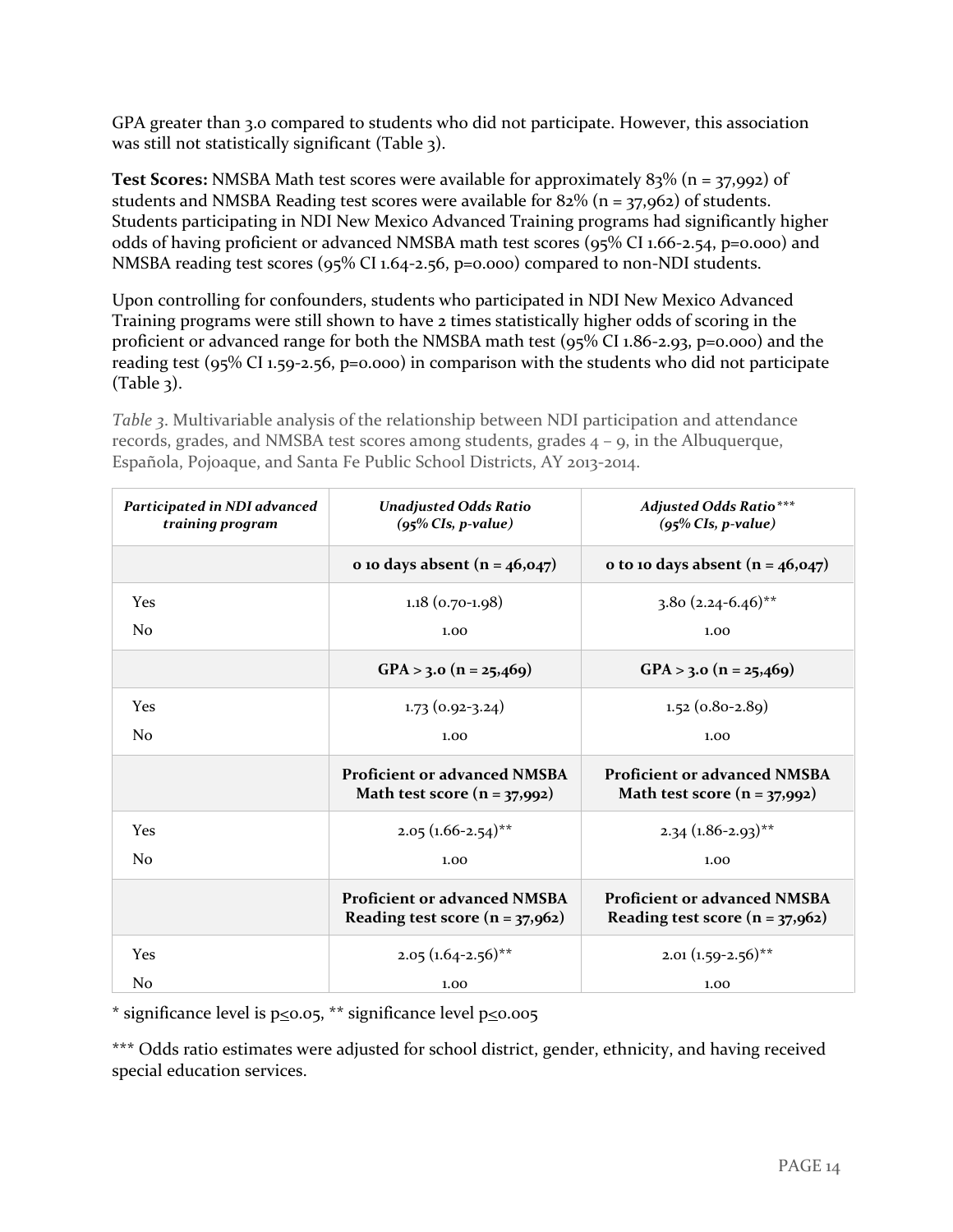# AY 2014-2015 ASSESSMENT

#### <span id="page-15-1"></span><span id="page-15-0"></span>Flow Diagram of Participants

Figure 9 shows the flow diagram of student participants for AY 2014-2015. Inclusion in the analysis required complete information on the student ID number, school district and grade level. Students who were not in grades 4 to 9 were excluded from the analysis. To limit the risk of confounding, students who did not go to a school district where NDI New Mexico programs were available were also excluded from the analysis.



#### <span id="page-15-2"></span>Demographic Profile

For AY 2014-2015, data were available for 41,766 students from grades 4 to 9 in the four school districts where NDI New Mexico Advanced Training programs were available: Albuquerque, Española, Pojoaque, and Santa Fe Publics School Districts. Approximately 1% (N=465) of those students were enrolled in the NDI programs (Figure 10).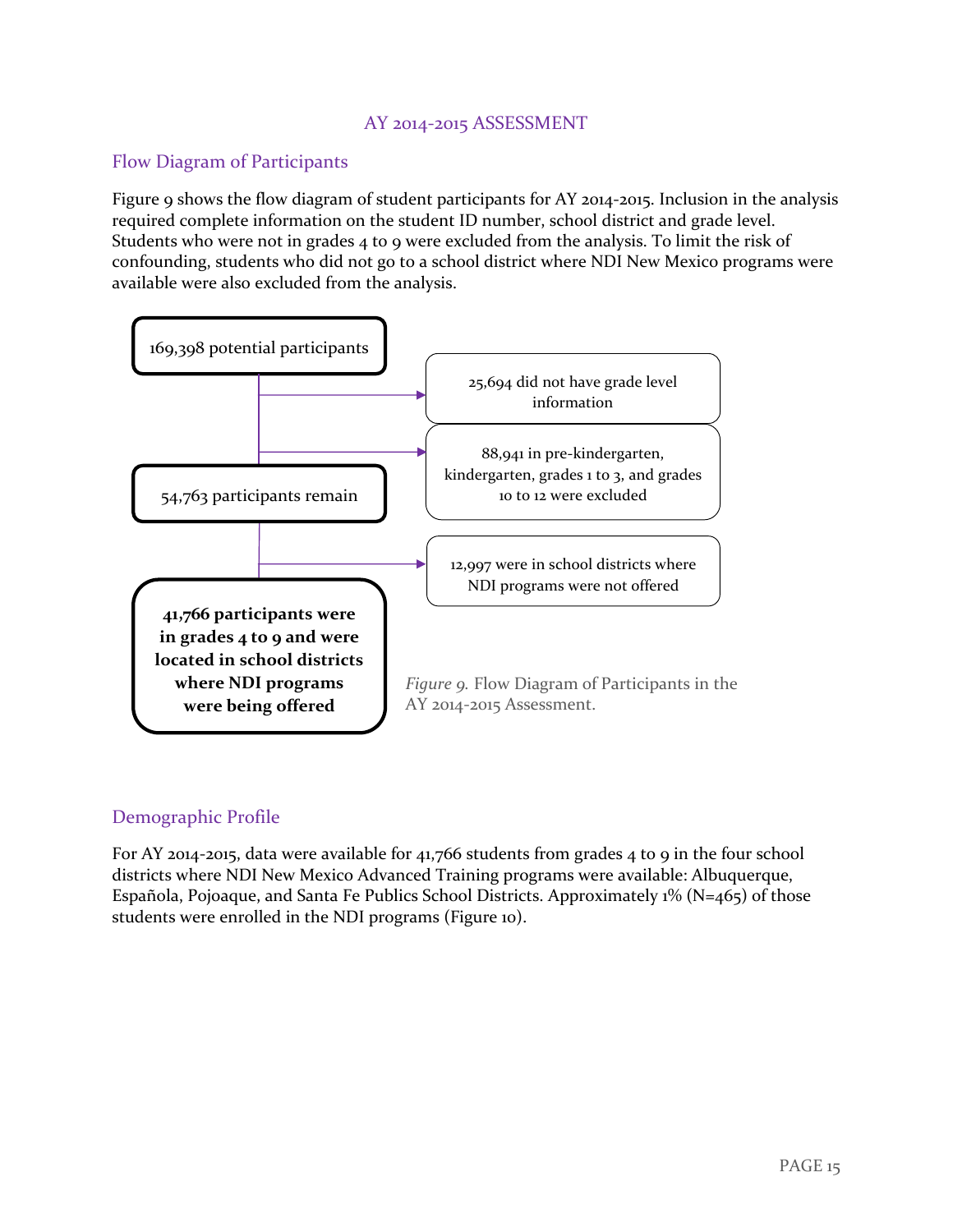

*Figure 10.* Participation in NDI New Mexico Advanced Training Programs in the Albuquerque, Española, Pojoaque, and Santa Fe Public School Districts, AY 2014-2015 (n = 41,766 students).

Among the 41,766 students, nearly half (20,492) were female (Figure 11). Among the female students, 1.6% (N=327) participated in NDI New Mexico Advanced Training programs. Among the 21,274 male students, 0.6% (N=138) participated in NDI New Mexico Advanced Training programs.



*Figure 11.* Participation in NDI New Mexico Advanced Training Programs by gender in the Albuquerque, Española, Pojoaque, and Santa Fe Public School Districts, AY 2014-2015  $(n = 41,766$  students).

Among students who did not participate in NDI New Mexico Advanced Training programs, 70% were Hispanic; 19% were Caucasian; approximately 6% had either Asian, Pacific Islander, African American, or Multiracial ethnicities, and less than 5% were American Indian/Alaskan Native (Figure 12). Among the students who participated in NDI programs, nearly three-quarters (72%) were Hispanic; 21% were Caucasian; less than 4% were Asian, Pacific Islander, African American, or Multiracial; and less than 3% were American Indian/Alaskan Native.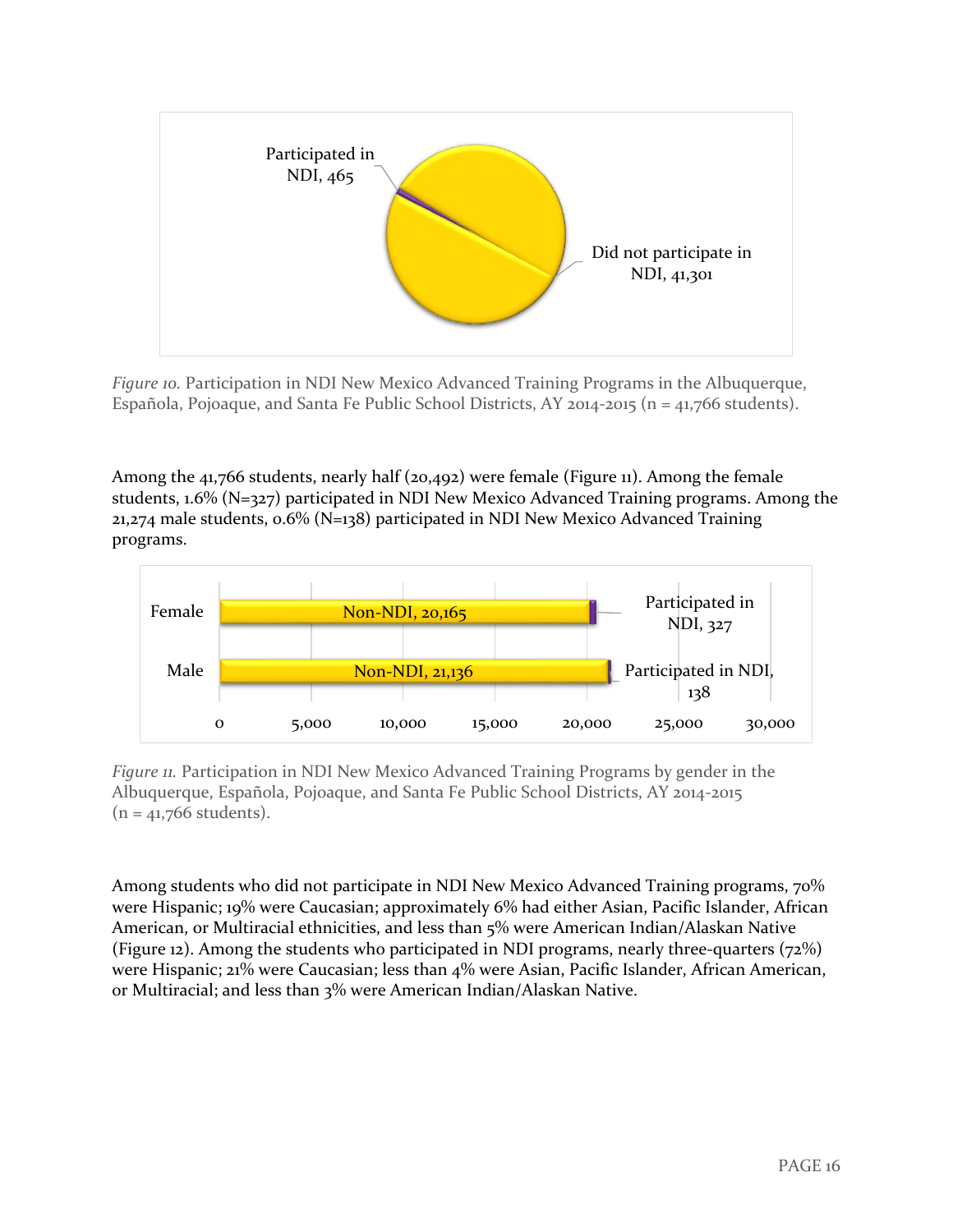

*Figure 12.* Participation in NDI New Mexico Advanced Training Programs by race/ethnicity in the Albuquerque, Española, Pojoaque, and Santa Fe Public School Districts, AY 2014-2015  $(n = 41,766$  students).

Among students who did not participate in NDI New Mexico Advanced Training programs, 66% participated in the free lunch program, 5% participated in the reduced lunch program, and 29% did not participate in a lunch program (Figure 13). This can be compared to students who participated in the NDI New Mexico Advanced Training programs, where 65% were participating in the free lunch program, 6% were participating in the reduced lunch program, and nearly 29% did not participate in a school lunch program.



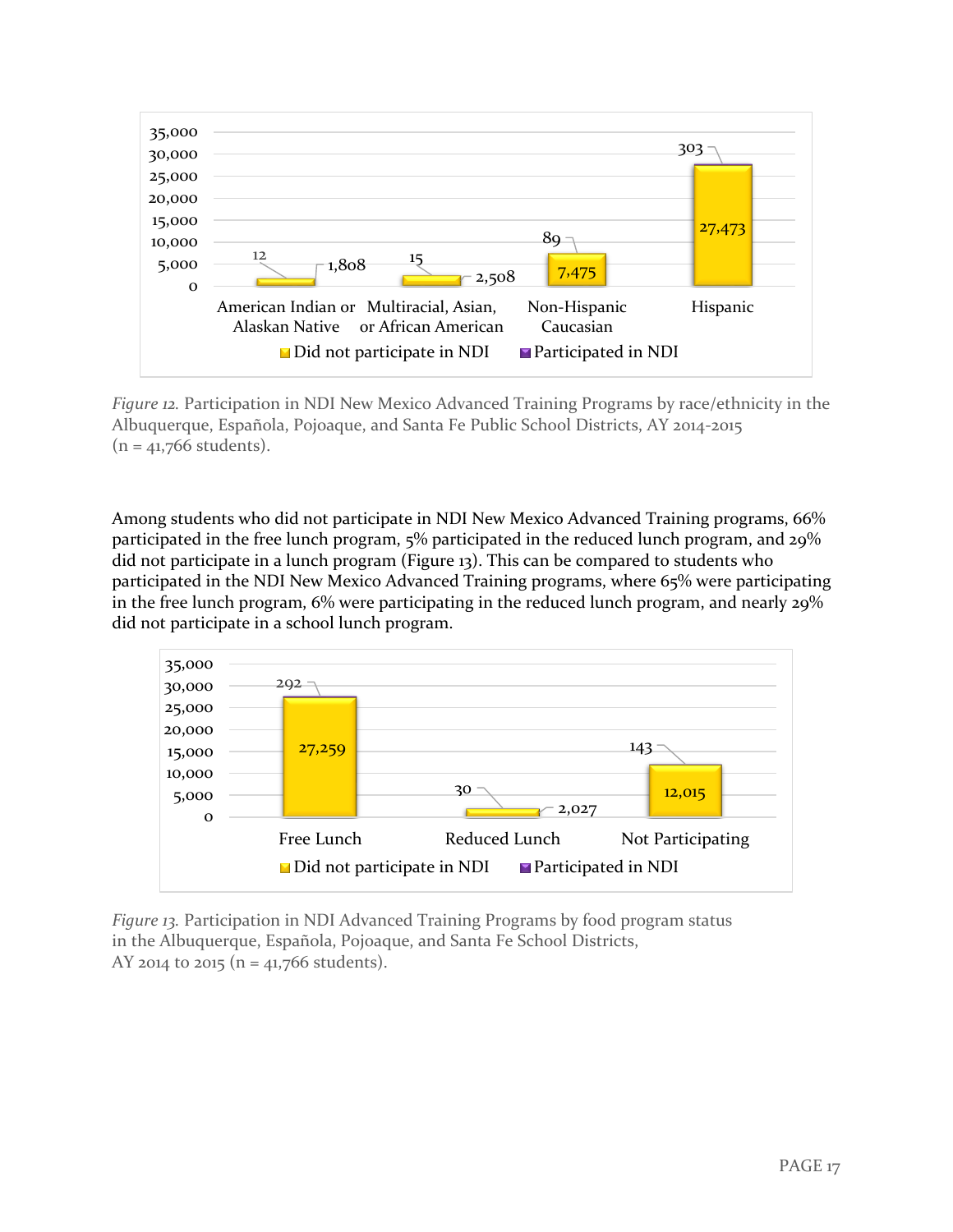Among non-participating students, approximately 18% were receiving special education services. Among NDI New Mexico Advanced Training program participants, approximately 8% were receiving special education services (Figure 14).



*Figure 14.* Participation in NDI New Mexico Advanced Training Programs by special education status in the Albuquerque, Española, Pojoaque, and Santa Fe Public School Districts, AY 2014-2015 ( $n = 41,766$  students).

Among the students who did not participate in NDI New Mexico Advanced Training programs, approximately 15% were English language learners (Figure 15); nearly 9% of NDI New Mexico Advanced Training programs participants were English language learners.



*Figure 15.* Participation in NDI New Mexico Advanced Training Programs by ELL status in the Albuquerque, Española, Pojoaque, and Santa Fe Public School Districts, AY 2014-2015 (n = 41,766 students).

Among students with available data, most (96%) students who did not participate in NDI New Mexico Advanced Training programs did not repeat the year before. Among those with available data on retention, all but two students (99%) participating in NDI New Mexico Advanced Training programs did not repeat the year before (Figure 16).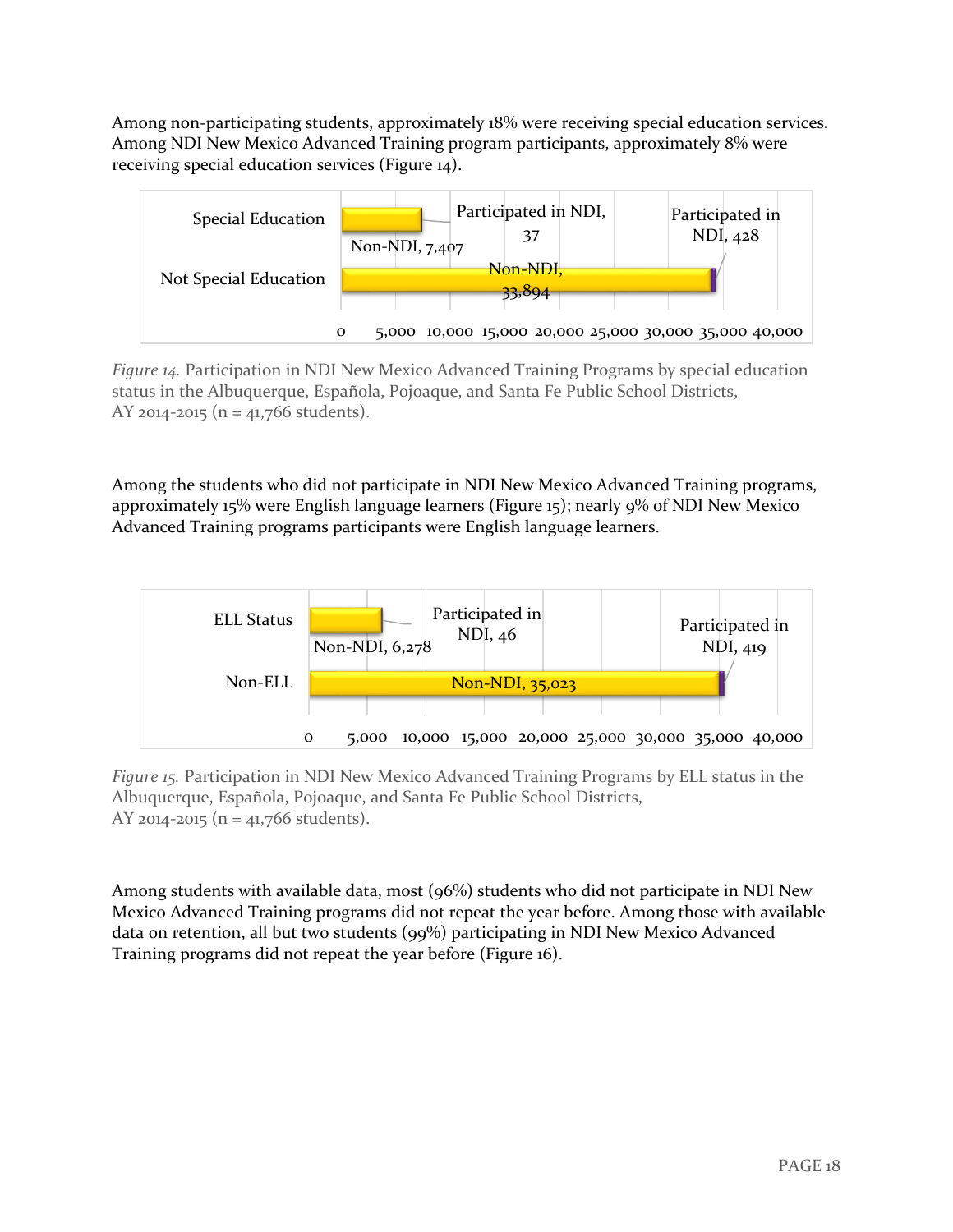

*Figure 16.* Participation in NDI New Mexico Advanced Training Programs by retention status in the Albuquerque, Española, Pojoaque, and Santa Fe Public School Districts, AY 2014-2015 ( $n = 41,766$  students).

# <span id="page-19-0"></span>Statistical Analysis

During AY 2014-2015, students in the Española, Pojoaque, and Santa Fe Public School Districts had significantly higher odds of participating in NDI New Mexico Advanced Training programs compared to students in the Albuquerque Public Schools (Table 4). Specifically, Pojoaque students had 4 times higher odds of participating in NDI New Mexico Advanced Training programs (95% CI 2.35-7.10, p=0.000), Española students had nearly 9 times higher odds of participating (95% CI 6.35-12.07, p=0.000), and Santa Fe students had nearly 10 times higher odds of participating (95% CI 7.72-11.83, p=0.000) compared to Albuquerque Public School students.

*Table 4*. Frequency and bivariate analysis of demographic factors of 41,766 students, grades 4 to 9, in the Albuquerque, Española, Pojoaque, and Santa Fe Public School Districts, AY 2014-2015.

| <b>Variables</b>       | Did not participate<br>in NDI AT programs | Participated in<br><b>NDI AT programs</b> | <b>Total</b> | <b>Odds Ratios</b><br>$(95\%$ CIs, p-value) |
|------------------------|-------------------------------------------|-------------------------------------------|--------------|---------------------------------------------|
| <b>School District</b> |                                           |                                           |              |                                             |
| Albuquerque            | 32,440 (82.62%)                           | $147(35.08\%)$                            | 32,587       | 1.00                                        |
| Española               | $1,311$ $(3.34\%)$                        | 52(12.41%)                                | 1,363        | $8.75(6.35-12.07)$ **                       |
| Pojoaque               | $756(1.93\%)$                             | $14(3.34\%)$                              | 770          | $4.09(2.35-7.10)$ **                        |
| Santa Fe               | $4,757$ (12.12%)                          | 206(49.16%)                               | 4,963        | $9.56$ (7.72-11.83) <sup>**</sup>           |
| Gender                 |                                           |                                           |              |                                             |
| Female                 | $19,201(48.90\%)$                         | 291(69.45%)                               | 19,492       | $2.38(1.93-2.93)$ **                        |
| Male                   | $20,063$ (51.10%)                         | $128(30.55\%)$                            | 20,191       | 1.00                                        |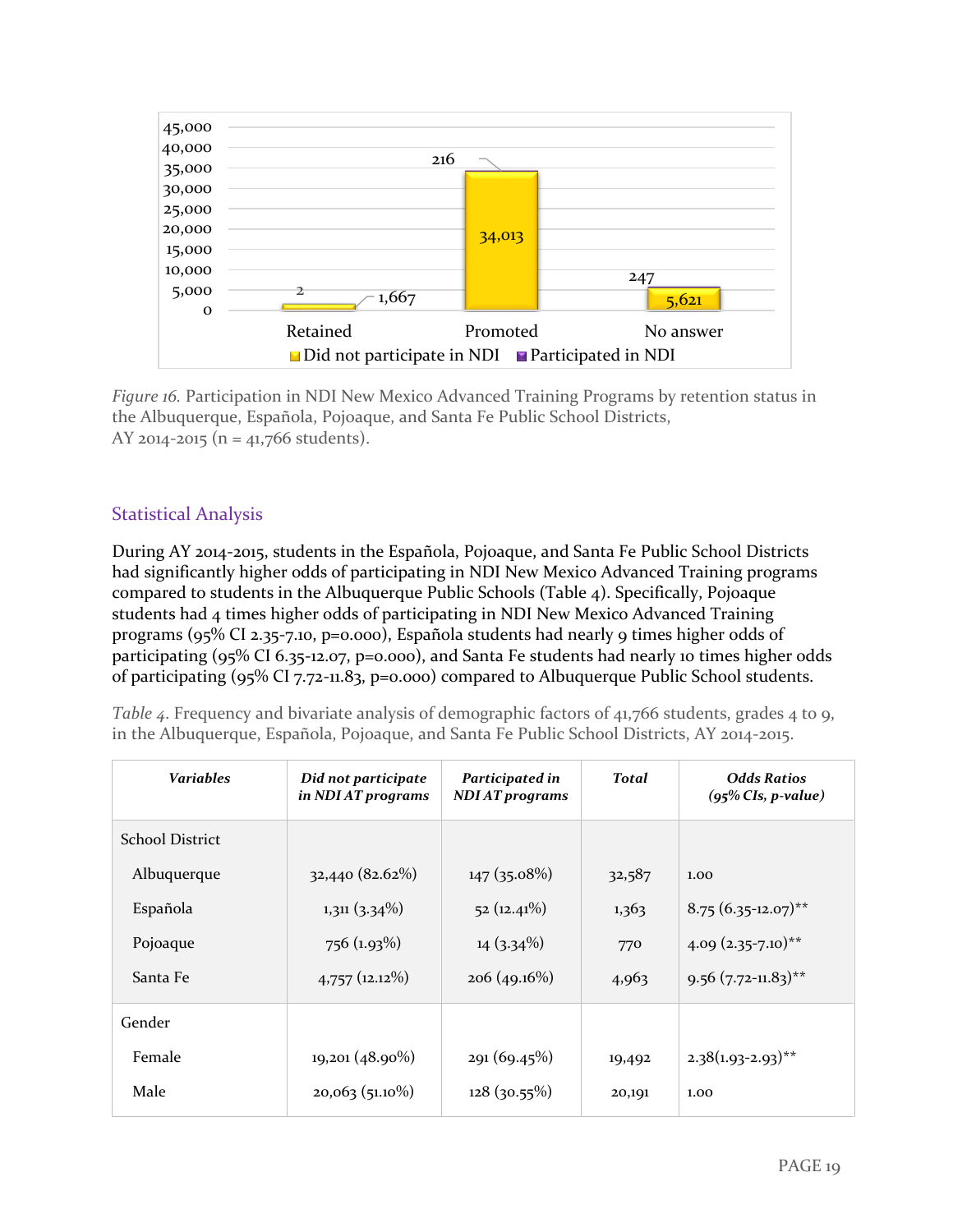| Ethnicity                                                    |                   |                |        |                                  |
|--------------------------------------------------------------|-------------------|----------------|--------|----------------------------------|
| Caucasian                                                    | 7,475 (19.04%)    | 89 (21.24%)    | 7,564  | $1.99(1.15-3.45)^{*}$            |
| Hispanic                                                     | 27,473 (69.97%)   | $303(72.32\%)$ | 27,776 | $1.84$ (1.10-3.10) <sup>*</sup>  |
| American Indian,<br>Alaskan Native                           | $1,808(4.60\%)$   | $12(2.86\%)$   | 1,820  | $1.11(0.52 - 2.38)$              |
| Multiracial, Asian,<br>Pacific Islander,<br>African American | $2,508(6.39\%)$   | 15(3.58%)      | 2,523  | 1.00                             |
| School lunch status                                          |                   |                |        |                                  |
| Free lunch                                                   | 25,896 (65.95%)   | 272 (64.92%)   | 26,168 | $0.99(0.80-1.23)$                |
| Reduced price                                                | 1,940(4.94%)      | $26(6.21\%)$   | 1,966  | $1.27(0.83-1.94)$                |
| Not participating                                            | $11,428$ (29.11%) | 121 (28.88%)   | 11,549 | 1.00                             |
| Special education<br>services                                |                   |                |        |                                  |
| <b>Yes</b>                                                   | 7,063 (17.99%)    | $32(7.64\%)$   | 32,588 | 1.00                             |
| N <sub>o</sub>                                               | 32,201 (82.01%)   | 387 (92.36%)   | 7,095  | $2.65 (1.85 - 3.81)^{**}$        |
| <b>ELL</b> status                                            |                   |                |        |                                  |
| Yes                                                          | $5,891(15.00\%)$  | 37(8.83%)      | 5,928  | 1.00                             |
| N <sub>0</sub>                                               | 33,373 (85.00%)   | 382 (91.17%)   | 33,755 | $1.82$ (1.30-2.56)**             |
| Retained year before                                         |                   |                |        |                                  |
| <b>Yes</b>                                                   | 1,483(4.37%)      | $2(0.99\%)$    | 1,485  | 1.00                             |
| No                                                           | 32,428 (95.63%)   | 200 (99.01%)   | 32,628 | $4.57$ (1.13-18.43) <sup>*</sup> |
| Missing data                                                 | 5,353             | 217            |        |                                  |

\* significance level is  $p \le 0.05$ , \*\* significance level  $p \le 0.005$ 

Female students had twice the odds (95% CI 1.93-2.93, p=0.000) of participating in an NDI New Mexico Advanced Training programs compared to male students.

Caucasian and Hispanic students had higher odds of participating in NDI New Mexico Advanced Training programs than students with other race/ethnicities. Specifically, Caucasians had twice the odds (95% CI 1.15-3.45, p=0.014) and Hispanics had nearly twice the odds (95% CI 1.10-3.10, p=0.021) of being an NDI New Mexico Advanced Training program participant compared to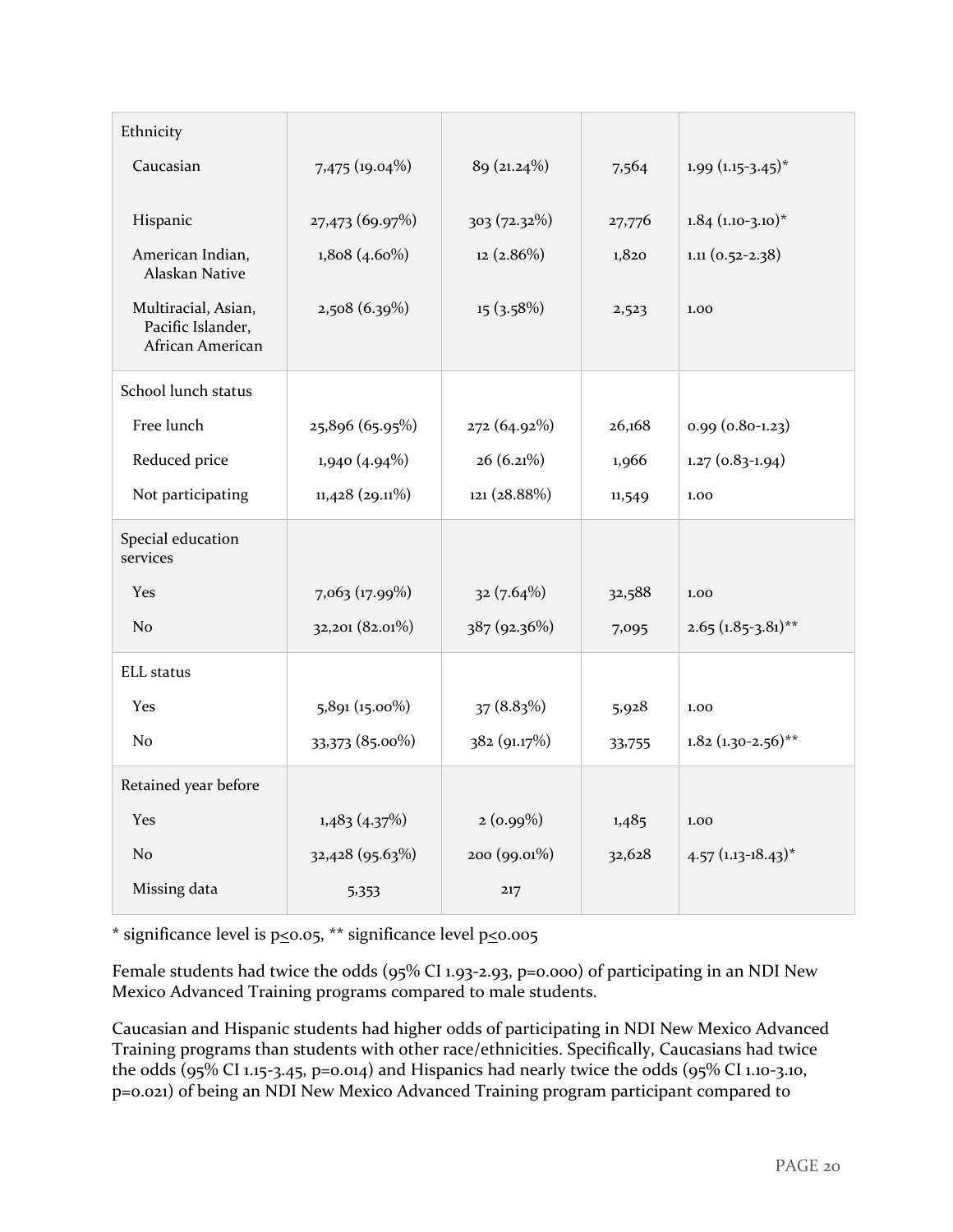students with American Indian or Alaskan Native, African American, Asian, Pacific Islander, and Multiracial ethnicities.

Students who did not receive special education services had nearly 3 times higher odds (95% CI 1.85-3.81, p=0.000) of participating in NDI New Mexico Advanced Training programs compared with students who received special education services. Students who were not ELLs had nearly twice the odds (95% CI 1.30-2.56, p=0.001) of participating in NDI New Mexico Advanced Training programs than students who were ELLs. Students who were not retained in school the year before had nearly 5 times higher odds (95% CI 1.13-18.43, p=0.033) of being in an NDI New Mexico Advanced Training programs compared with students who were retained.

School lunch status was used as proxy for socioeconomic status. Lunch status categories were free lunch, reduced pricing lunch, and non-participation in a school lunch program. No significant differences among the school lunch categories were found in relation to odds of NDI participation  $(Table 4).$ 

Demographic factors found to be statistically associated with NDI New Mexico Advanced Training program participation (i.e. school district, gender, etc.) were then assessed for their relationships with school attendance and academic performance outcomes (Table 5). Multivariable data analyses of the association of program participation with absenteeism and GPA were adjusted for the type of school district, gender, ethnicity, and having received special education services.

**Attendance**: During AY 2014-2015, students who participated in NDI New Mexico Advanced Training programs had 3 times higher odds (95% CI 1.42-6.36, p=0.004) of having 10 or less than 10 absences compared to students who did not participate (Table 5).

After controlling for the four mentioned confounding variables, students with NDI program participation were found to have nearly 8 times statistically higher odds (95% CI 3.63-16.40, p=0.000) of having 0 to 10 absences (lower absenteeism) relative to students who did not participate in the programs (Table 6).

**Grade Point Average**: NDI New Mexico Advanced Training program participants in AY 2014-2015 had 2.5 times (2.52, 95% CI 1.37-4.63, p=0.003) higher odds of having a GPA greater than 3.0 compared to students who were not NDI New Mexico Advanced Training program participants. When looking at GPA as a continuous variable, students who participated in NDI New Mexico Advanced Training programs had, on average, an additional 0.35 points ( $p=0.002$ ) higher GPA than students who did not participate in NDI programs (Table 5).

Upon adjusting for school district, gender, ethnicity, and having received special education services, students who participated in NDI New Mexico Advanced Training programs had 2.2 times statistically higher odds (95% CI 1.19-4.09, p=0.012) of having a GPA greater than 3.0 compared to students who were not program participants (Table 6).

**Test Scores:** NMSBA test score data was not available for AY 2014-2015.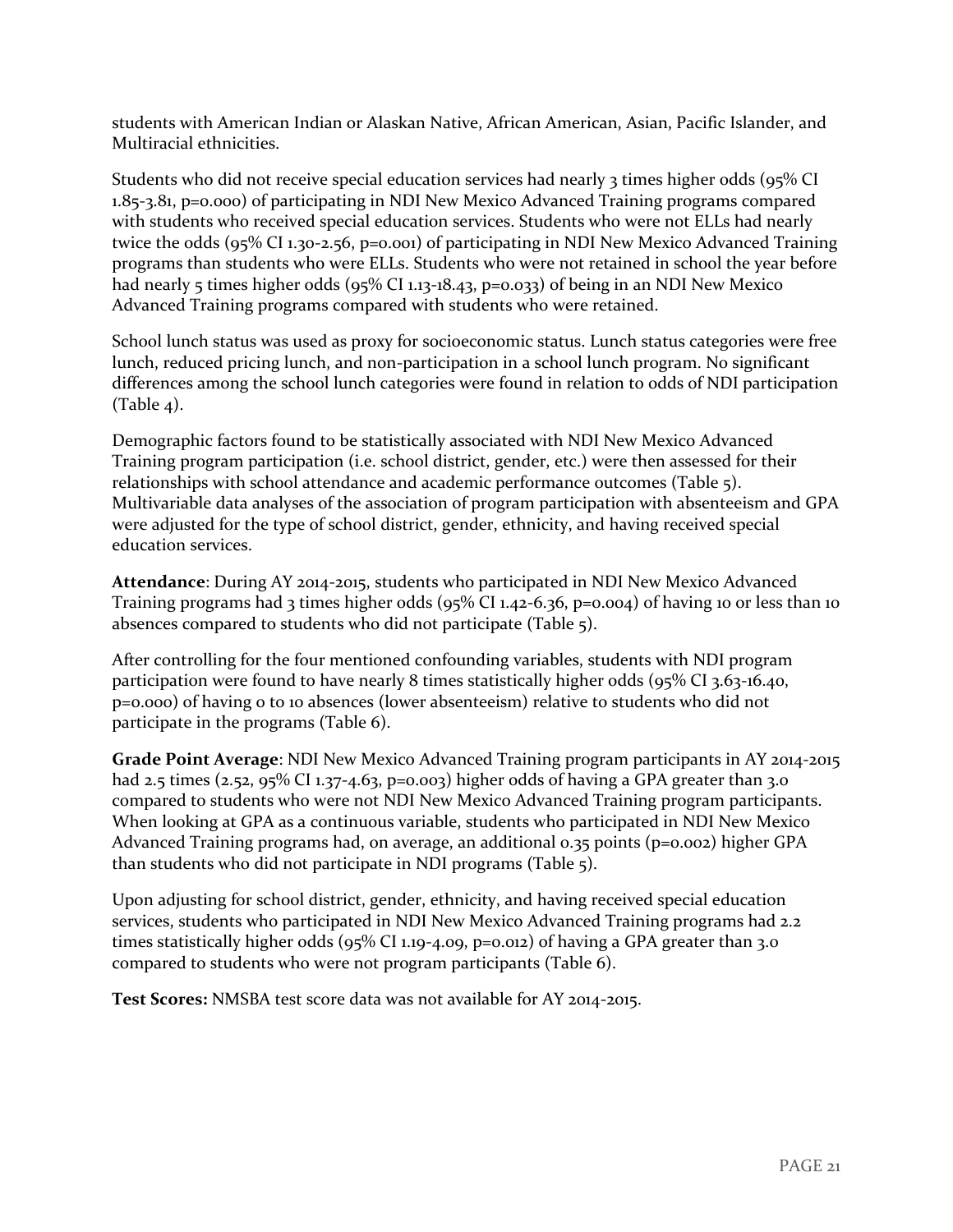*Table 5*. Assessing the association between NDI New Mexico Advanced Training program participation and attendance records and GPA among students, grades 4-9, in the Albuquerque, Española, Pojoaque, and Santa Fe Public School Districts, AY 2014-2015.

| Participated in NDI<br>advanced training<br>program | <b>Greater than 10</b><br>days absent | o to 10 days absent           | <b>Total</b><br>$(n = 46, 047)$ | <b>Odds Ratios</b><br>$(95\%$ CIs, p-value) |
|-----------------------------------------------------|---------------------------------------|-------------------------------|---------------------------------|---------------------------------------------|
| Yes                                                 | $7(0.4\%)$                            | 412 $(1\%)$                   | 419                             | $3.01 (1.42 - 6.36)$ <sup>**</sup>          |
| N <sub>o</sub>                                      | 1,910 (99.6%)                         | 37,354 (99%)                  | 39,264                          | 1.00                                        |
|                                                     | $GPA \leq 3.0$                        | $GPA > 3.0$ and<br>$\leq 4.0$ | <b>Total</b><br>$(n = 24,999)$  | <b>Odds Ratios</b><br>$(95\%$ CIs, p-value) |
| <b>Yes</b>                                          | $15(0.1\%)$                           | $34(0.3\%)$                   | 49                              | $2.52$ (1.37-4.63) <sup>**</sup>            |
| N <sub>o</sub>                                      | $13,143(99.9\%)$                      | 11,807(99.7%)                 | 24,950                          | 1.00                                        |

\* significance level is  $p \le 0.05$ , \*\* significance level  $p \le 0.005$ 

*Table 6*. Multivariable analysis of the relationship between NDI program participation, and attendance records and GPA among students, grades 4-9, in the Albuquerque, Española, Pojoaque, and Santa Fe Public School Districts, AY 2014-2015.

| Participated in NDI advanced<br>training program | <b>Unadjusted Odds Ratio</b><br>$(95\%$ CIs, p-value) | <b>Adjusted Odds Ratio</b> ***<br>$(95\%$ CIs, p-value) |
|--------------------------------------------------|-------------------------------------------------------|---------------------------------------------------------|
|                                                  | o 10 days absent $(n = 39,683)$                       | o to 10 days absent $(n = 39,683)$                      |
| <b>Yes</b>                                       | $3.01 (1.42 - 6.36)^{**}$                             | $7.72$ (3.63-16.40) <sup>**</sup>                       |
| N <sub>0</sub>                                   | 1.00                                                  | 1.00                                                    |
|                                                  | $GPA > 3.0$ (n = 24,999)                              | $GPA > 3.0$ $(n = 24,999)$                              |
| Yes                                              | $2.52$ (1.37-4.63) <sup>**</sup>                      | 2.20 $(1.19-4.09)^*$                                    |
| N <sub>0</sub>                                   | 1.00                                                  | 1.00                                                    |

\* significance level is  $p \le 0.05$ , \*\* significance level  $p \le 0.005$ 

\*\*\* Odds ratio estimates were adjusted for school district, gender, ethnicity, and having received special education services.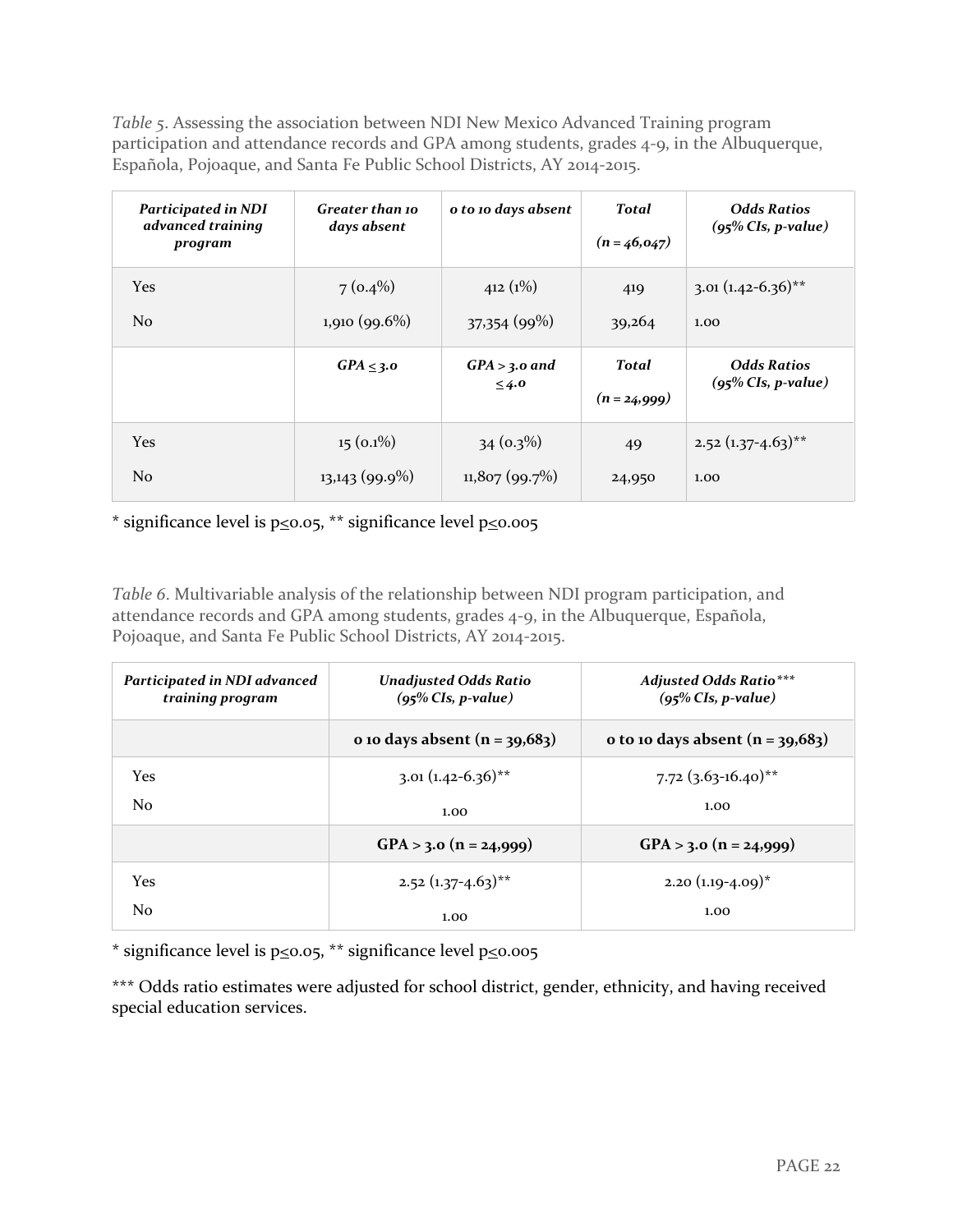# <span id="page-23-0"></span>Discussion

The need for positive youth development opportunities are crucial in building personal and social assets among the underserved youth in NM. With the creative process being at the center of NDI New Mexico's Advanced Training programs, youth are able to "build the personal, social, and intellectual capabilities they need to succeed in school, career, and life" (Montgomery, 2017). Overall, participation in NDI New Mexico's Advanced Training programs, after being adjusted for school district, gender, ethnicity, and having received special education services, was associated with higher odds of 1 or fewer absences (lower absenteeism), higher odds of a GPA greater than 3.0, a higher average GPA, and scored higher on both math and reading NM Standards-Based Assessments.

#### <span id="page-23-1"></span>LIMITATIONS

Students who had missing student ID numbers and grade levels were not included in the analyses. Additionally, it is possible that students categorized as not having participated in NDI New Mexico programs were actually NDI program participants. This could have led to differential misclassification with regard to NDI participation. Missing NMSBA test scores for AY 2014-2015 precluded an assessment of those data.

#### <span id="page-23-2"></span>NEXT STEPS

Future research on the impact of NDI New Mexico's Advanced Training programs may include establishing associations across multiple years, including data from outreach programs, and examining gains in other measures (e.g., self-confidence). It would also be informative to include an evaluation of measures related to program implementation. Factors such as consistency in attendance and reasons for attrition from the training programs can also be examined. By determining whether activities and curricula were implemented as planned, the organization can further identify the strengths and weaknesses of the programs. For example, using qualitative methods, such as semi-structured interviews with the instructors and participating students, can help detect areas for improvement. And lastly, longer-term outcomes, such as high school graduation rates and indicators of positive socioeconomic mobility, can also be evaluated for participants of the NDI New Mexico programs when they grow into adulthood.

NDI New Mexico can also consider conducting focus group discussions with groups which were identified to have lower program involvement rates, like males and minority students, to pinpoint potential challenges to participation. Findings from such research can assist in the expansion of NDI New Mexico's program curricula. It can also lead to NDI New Mexico's programs becoming more complementary of other after-school activities.

# <span id="page-23-3"></span>**Conclusions**

<span id="page-23-4"></span>Participation in NDI New Mexico Advanced Training programs was significantly associated with fewer absences, higher GPA and higher test scores during at least one of the assessment periods. Participation was also positively associated with being female, and Hispanic or Caucasian, and negatively associated with receiving special education services. NDI New Mexico's Advanced Training programs are a promising intervention for youth development among the state's underserved communities.